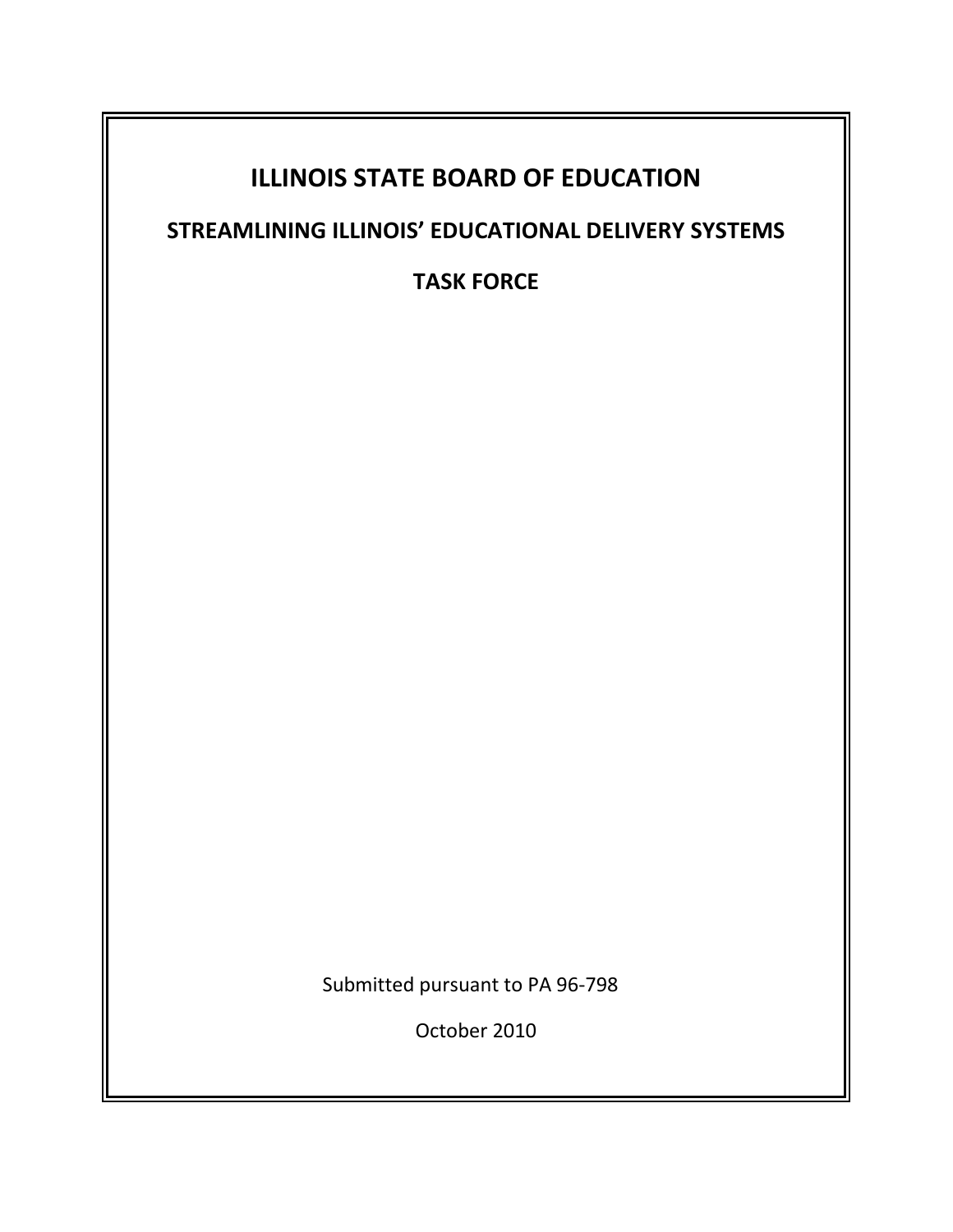# **Illinois State Board of Education Streamlining Illinois' Educational Delivery Systems Task Force**

# **Recommendations**

# **Submitted to the Governor and the Illinois General Assembly**

# **October 2010**

This report of the Streamlining Illinois' Educational Delivery Systems Task Force is respectfully submitted to the Governor and the Illinois General Assembly. The Task Force recommends that the Illinois State Board of Education (ISBE) and the regional superintendents/Intermediate Service Center Directors work collaboratively to streamline the delivery of educational services in Illinois. Specific changes are outlined in this report.

## **BACKGROUND**

The Illinois General Assembly charged the Streamlining Illinois' Educational Delivery Systems Task Force with examining the duties of all of the educational service agencies (ESAs) in Illinois including regional offices of education, intermediate service centers, special education cooperatives, education for employment systems, learning technology centers and services provided by ISBE. During the first meeting of the Task Force, Susie Morrison, Deputy Superintendent and Chief of Staff at ISBE, provided the Task Force members with a state map that outlined the service areas for each ESA in the state. She observed that there are many overlapping service area boundaries. Mike Kelly, Superintendent of Carlinville Community Unit School District 1, illustrated how these overlapping boundaries affect his school district. Within his regional office of education (ROE) there are four special education cooperatives, and within his special education cooperative, three ROEs are represented. Because there is not an existing mechanism to coordinate services between the ROE and the special education cooperatives, it is difficult for parents and staff members to know who to call to receive services. Other Task Force members remarked that services delivered by educational service agencies may not meet the needs of districts and that the quality of services provided by ESAs varies widely across the state. These data points raised questions for the Task Force about how to ensure that ESAs align their services with statewide priorities and are held accountable for the efficient and equitable delivery of high-quality services.

The conclusions of this Task Force are consistent with the findings of the other two Task Forces that have developed recommendations on the roles and structures of educational service agencies in Illinois during the last three decades. The first Task Force published *The Future of Educational Service Regions in Illinois* in 1980. In that document, they argued that the "…multiple intermediate structures that have proliferated…are confusing, competitive and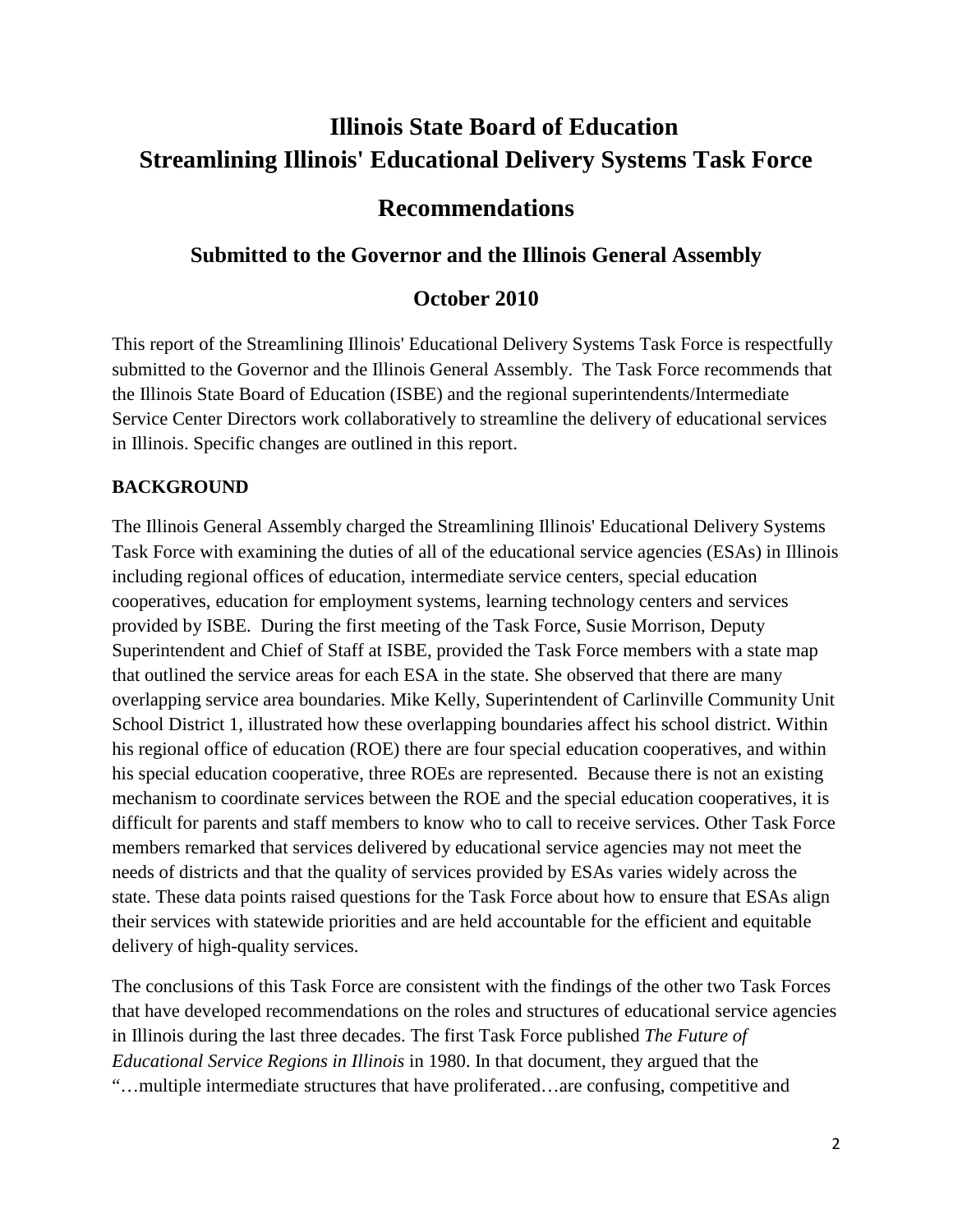duplicative" (p. 3). As a result, thirty years ago, the first Task Force recommended that educational service agencies should be consolidated and streamlined to reduce costs, eliminate duplication and inefficiencies, and better serve the needs of local districts.

The second Task Force report, issued in 1991, found that the system of educational service agencies did not effectively and efficiently provide services to local districts and instead was "…characterized by duplication of management, overlapping territories, flawed accountability structures, and service responsibilities which need to be more responsive to changing expectations" (p. 2). The second Task Force recommended the development of a single comprehensive intermediate delivery system that would provide services in response to the needs of local districts.

Given the history of past recommendations, the existing structures of educational service agencies, and the context of the current fiscal crisis in Illinois, Dr. Chris Koch, State Superintendent of Education in Illinois, led the Task Force in the development of recommendations that would intentionally coordinate the statewide capacity of ESAs, maximize resources, and spend money wisely to benefit students throughout the state. The Task Force was expertly facilitated by Gina Burkhardt, CEO of Learning Point Associates. In order to inform their work, the Task Force also invited leaders of educational service agencies in other states to be present during each of their three meetings. Craig Burford, Executive Director of the Ohio Educational Service Center Association, shared lessons learned from Ohio's recent streamlining process and Ron Fielder, the Chief Administrator of the Grant Wood Area Education Agency, described the organization of educational service agencies in Iowa and presented the national perspective on behalf of the Association of Educational Service Agencies. A list of the Task Force members is available in Appendix A and the minutes of each of the three Task Force meetings appears in Appendix B.

## **RECOMMENDATIONS TO STREAMLINE THE DELIVERY OF EDUCATIONAL SERVICES IN ILLINOIS**

Public funding for government services/schools is not likely to return to previous levels; therefore effective regionalization must be a significant "solution to tough times." One mechanism for efficiency and excellence is to allow for the Regional Offices of Education (ROEs)/Intermediate Service Centers (ISCs) to emerge as the primary delivery system of educational support and assistance to Illinois districts and schools. The Task Force agreed that the recommendations outlined below should demonstrate the following general principles:

- Improving the coordination and alignment of the delivery of services.
- Ensuring equitable access to core services that are consistent in quality across the state.
- Being responsive to the needs of districts.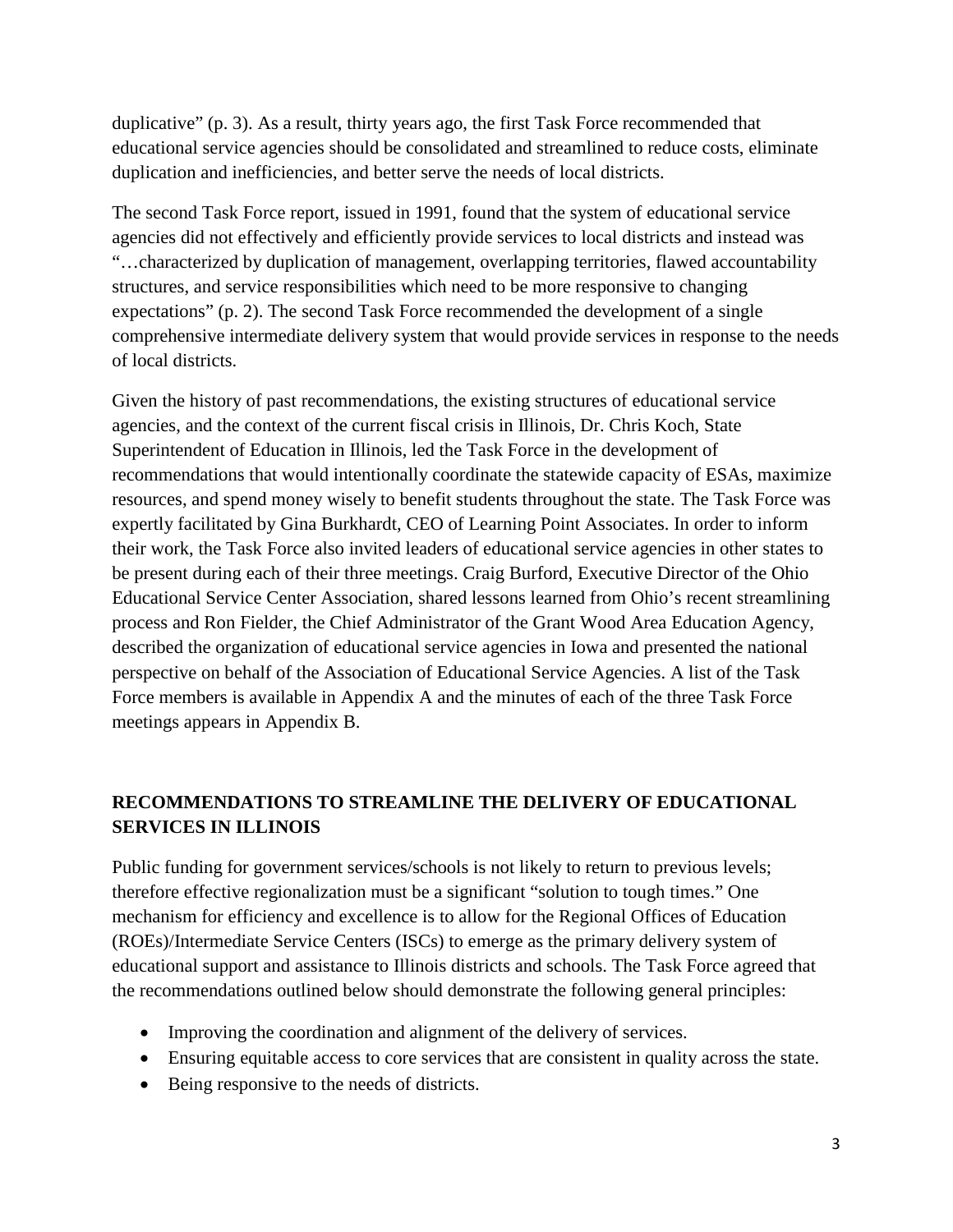- Supporting compliance with federal and state mandates.
- Maximizing resources and increasing efficiency.
- Holding educational service agencies accountable for providing high-quality services.

To implement these principles, the Task Force supports the development of a single, coordinated system of support for districts in Illinois. The following recommendations are put forth as the foundation for Illinois to realize this goal:

**Recommendation 1: Establish a statewide coordinating council:** A coordinating council, to be facilitated and supported by ISBE, shall be established to bring leaders from ISBE together with representatives from regional offices and intermediate services centers, career tech centers, technology centers, special education cooperatives, LTCs and school districts on a regular basis to establish focus, monitor progress, and ensure the quality of the delivery system. The coordinating council may also include representatives from statewide agencies, other than ISBE, that provide services for young people. The State Board will set and communicate the policy direction for the delivery system, define outcomes, and ensure accountability of educational service agencies. The coordinating council will develop efficient strategies to guide the implementation of ISBE's policy priorities throughout the state. This will be an iterative process in which the coordinating council will continually gather formative and summative data to inform and drive their work. In addition, the coordinating council will centrally coordinate communication with private school systems, ensure equitable access to core services across the state, and assess the fidelity of implementation in each region. It is important to note that although many of the services that will be coordinated are funded by state and federal dollars, the majority of the funding for these services comes from local sources.

**Recommendation 2: Fund core services across the state:** ISBE will work closely with district and ROE/ISC leaders to define a core set of services and supports that ROEs/ISCs shall offer to meet the needs of school districts. These services shall be defined by April 1, 2012. ISBE will seek adequate funding from the legislature to support these core services, which will be aligned with the State Board's policy priorities, and will support compliance with federal and state laws and regulations. This may involve the decentralization of some core services, which are currently provided by ISBE, but that would be delivered by ROEs/ISCs under the new system.

**Recommendation 3: Coordinate services in each region:** In order to efficiently implement the State Board's vision for the statewide system of support, ROEs/ISCs will take the lead on coordinating all educational services in their region, including those provided by EFEs, LTCs and special education cooperatives. The regional superintendent will serve as the single point of ISBE contact for each region as well as facilitating the coordination of services and improving communication about and access to services for parents and the community in the region.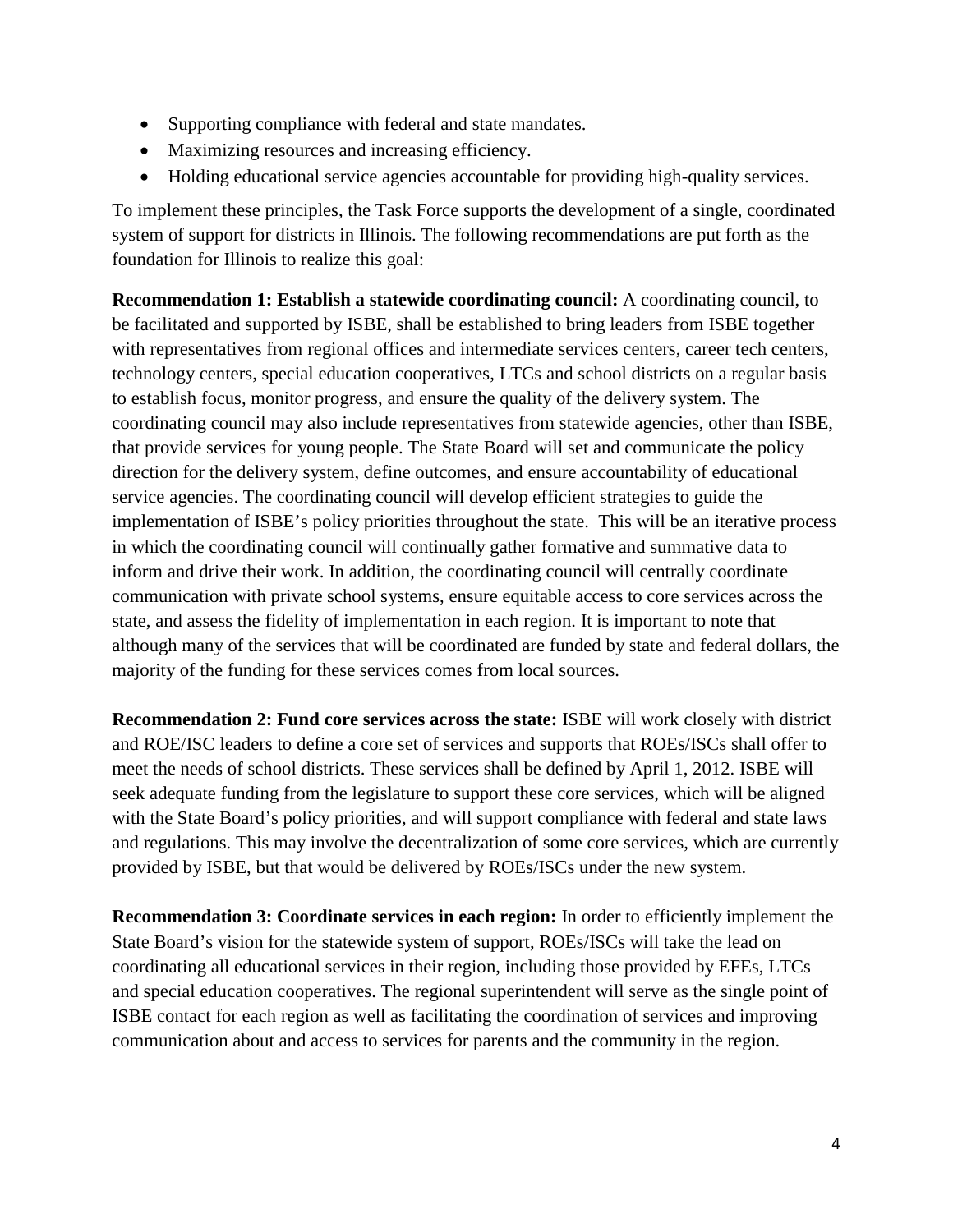As part of their efforts to coordinate services across the state, the coordinating council and the regional superintendents in each region shall consider the development of tiered services in which all regional offices would provide the first tier of core services, such as training for bus drivers and certification for teachers. In order to deliver this set of core services, ROEs/ISCs may develop partnerships with other entities. In addition, ROEs/ISCs may form cooperatives or develop entrepreneurial services beyond the required core, in areas of expertise that are specific to their agency, which will be available to districts within the region or statewide. This tiered system will maximize comparative advantage across the state, provide a wide range of highquality services to support the needs of districts, and supplement the sustainability of the system.

#### **Recommendation 4: Conduct an independent review of funding across the system:** ISBE

will commission an independent organization to assess the existing funding structures that are in place across the state and the use of all federal and state dollars to determine what funds are available, how these funding streams interact, and how these resources can be used more efficiently in the future. To enable the state to make decisions based only on the highest quality data, the independent organization shall review data from multiple sources and obtain input and feedback from the field. The external review will be complete by October 31, 2011. Findings from this review, which will be public and transparent, will help the coordinating council to identify inefficiencies and duplication, to encourage collaboration between agencies, and to leverage discretionary sources of federal and state money to improve equity and efficiency across the system.

**Recommendation 5: Implement an accountability system for ROEs/ISCs:** ISBE will work collaboratively with ROEs/ISCs to adopt performance standards that will guide the implementation and quality of the delivery of core services. Quality assurance standards for services will be based on industry standards for excellence. Performance agreements for school improvement may be considered as an option within the accountability system.

By August 2012, ISBE will adopt an accreditation process for ROEs/ISCs. Accreditation will be the condition for receiving state funding for the delivery of core services. In order to be fully accredited, ROEs/ISCs will be accountable for both individual and collective metrics to ensure coordination and quality across the system. An on-going and coordinated evaluation of the system will be scheduled every three years to ensure the components of the system are individually and collectively meeting performance standards.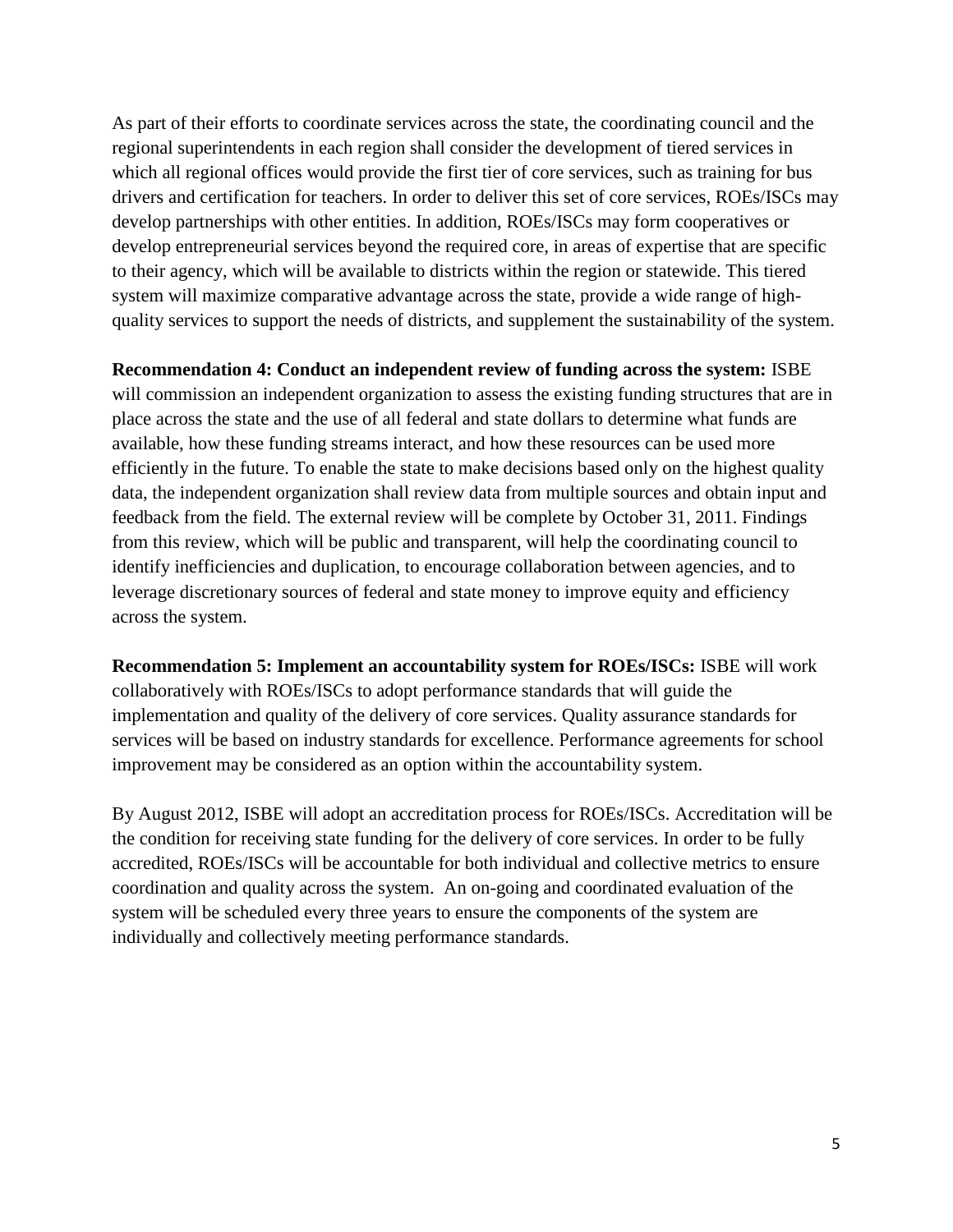# **Appendix A**

# **Illinois State Board of Education Streamlining Illinois' Educational Delivery Systems Task Force**

## **Task Force Members**

**Governor's Office Designee** 

Chris Koch, Chair State Superintendent of Education Springfield

#### **ROE Designees (appointed by Gil Morrison)**

AREA I Darlene Ruscitti DuPage ROE #19 Wheaton

AREA II Rich Myers LaSalle ROE #35 **Ottawa** 

AREA III Jodi Scott Henderson/Mercer/Warren ROE #27 Monmouth

AREA IV Kay Pangle I-KAN ROE #32 Kankakee

AREA V Marc Kiehna Monroe/Randolph ROE #45 Waterloo

AREA VI Larry Fillingim ROE #20 Harrisburg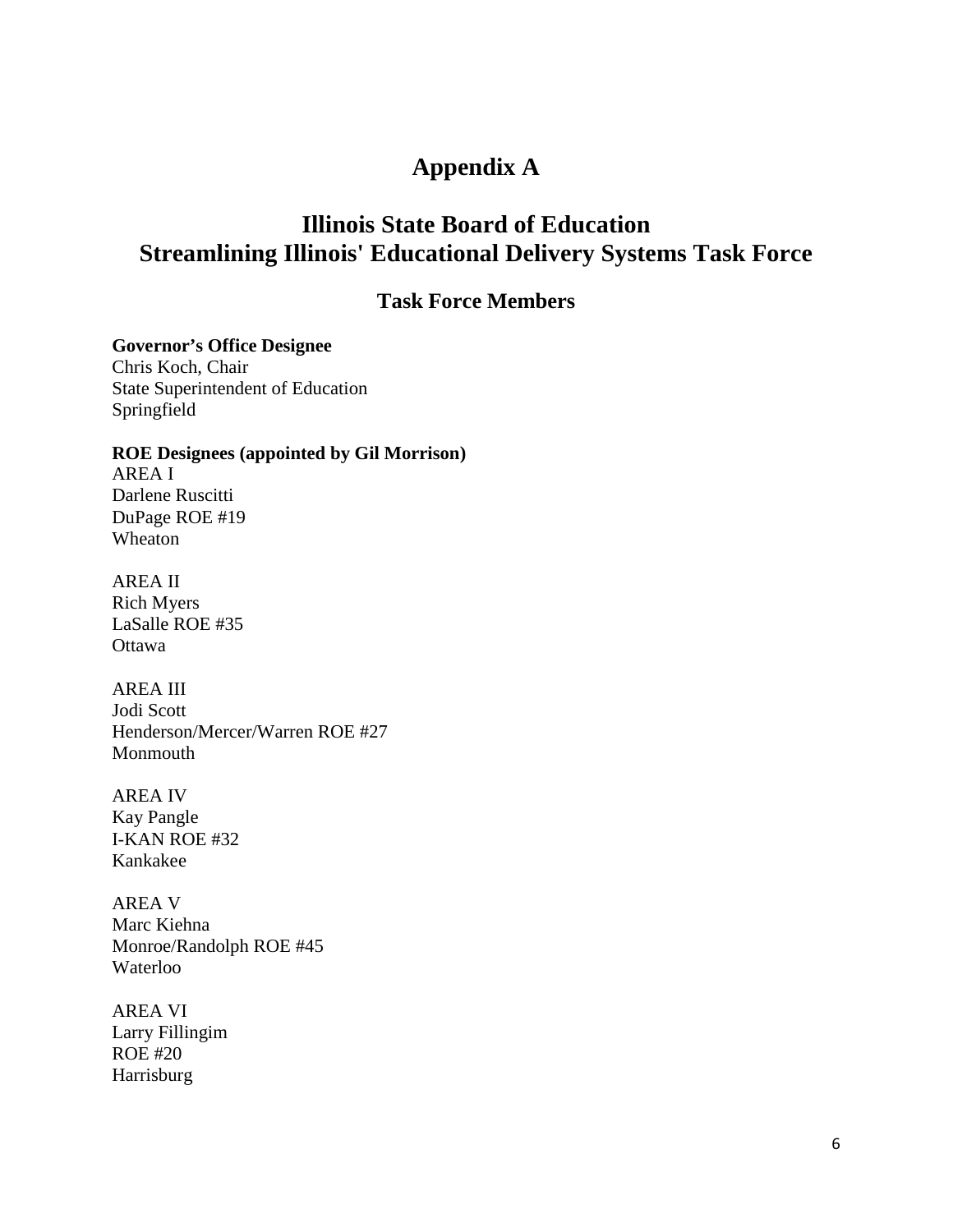### **IASA Designee (appointed by Brent Clark)**

Matthew Klosterman Superintendent, Belleville #118 Belleville

### **IFT Designee (appointed by Ed Geppert)**

Dan Montgomery President, North Suburban Teachers Union, IFT Local 1274 Skokie

### **House Republican Designee (appointed by Tom Cross)**

Roger Eddy State Representative Hutsonville

### **House Democratic Designee (appointed by Speaker Madigan)**

Monique Davis State Representative Chicago

#### **Senate Republican Designee (appointed by Senator Radogno)**

Rebecca Woodhull Southern Illinois University Springfield

### **IL Association of Career & Technical Ed (appointed by Pres. Lance Copps)**

Don Smoot Three Rivers Education for Employment Center Joliet

#### **Illinois Association of School Boards Designee**

Michael Johnson Executive Director, IASB Springfield

#### **Illinois Association of School Business Officials Designee**

Michael Jacoby Executive Director, IASBO Northern Illinois University DeKalb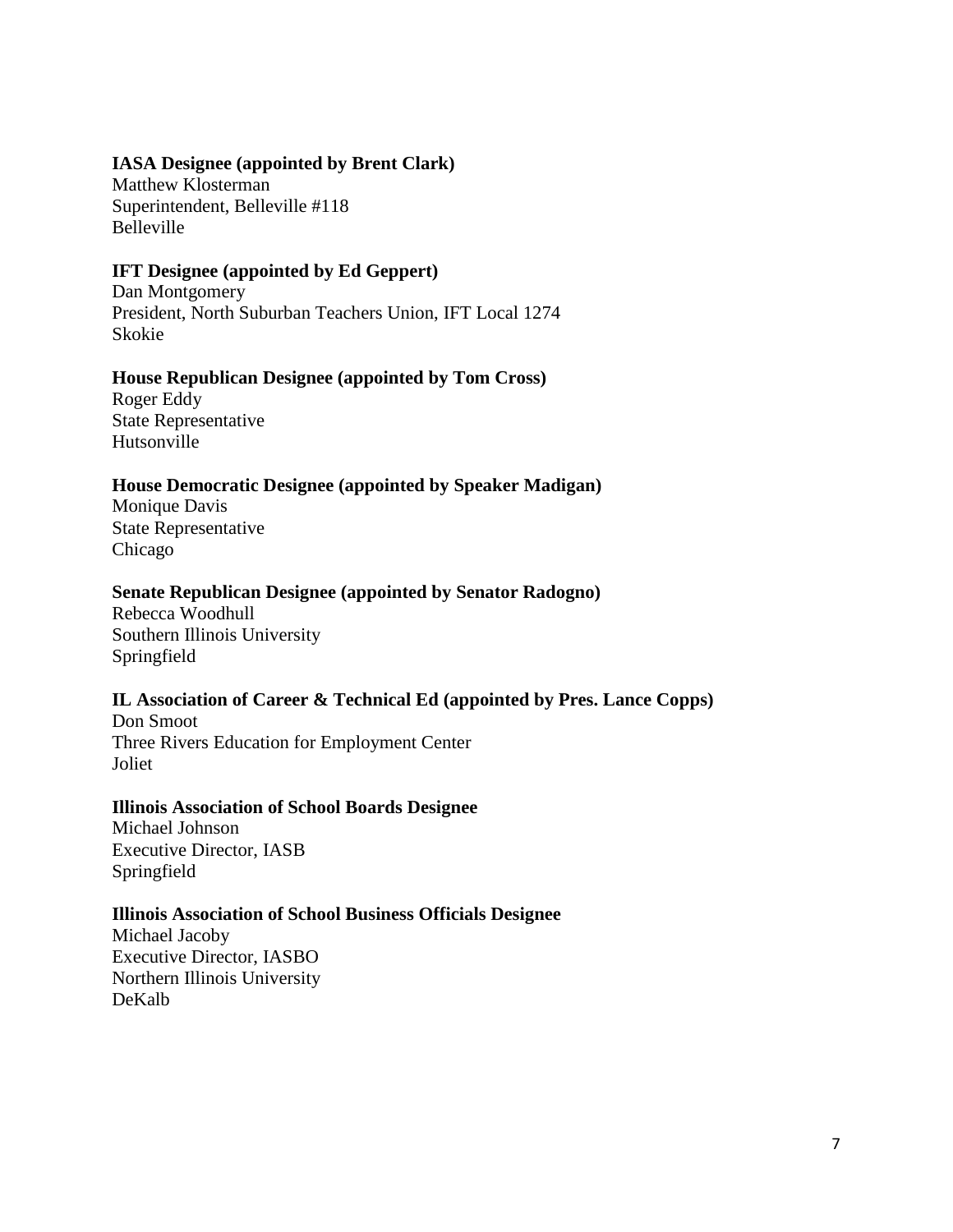## **Member of an Intermediate Service Center (Appointed by State Superintendent)**

Kay Poyner-Brown Executive Director, Intermediate Service Center 2 Bellwood

## **Member of a rural school district (Appointed by State Superintendent)**

Mike Kelly Superintendent, Carlinville CUSD 1 Carlinville, Illinois 62626

## **Member of an urban school district (Appointed by State Superintendent)**

Preston Williams Superintendent, Urbana SD 116 Urbana

### **IEA Designee (appointed by Ken Swanson)**

Mary Jane Morris Director, Instructional Resource and Professional Development Illinois Education Association **Carterville** 

## **Chicago Board of Education designee (appointed by Ron Huberman)**

Eduardo Garza Director, Government Affairs Chicago Public Schools Chicago

## **Illinois Association of Administrators of Special Education Designee**

Susanne Carrescia IAASE President Lebanon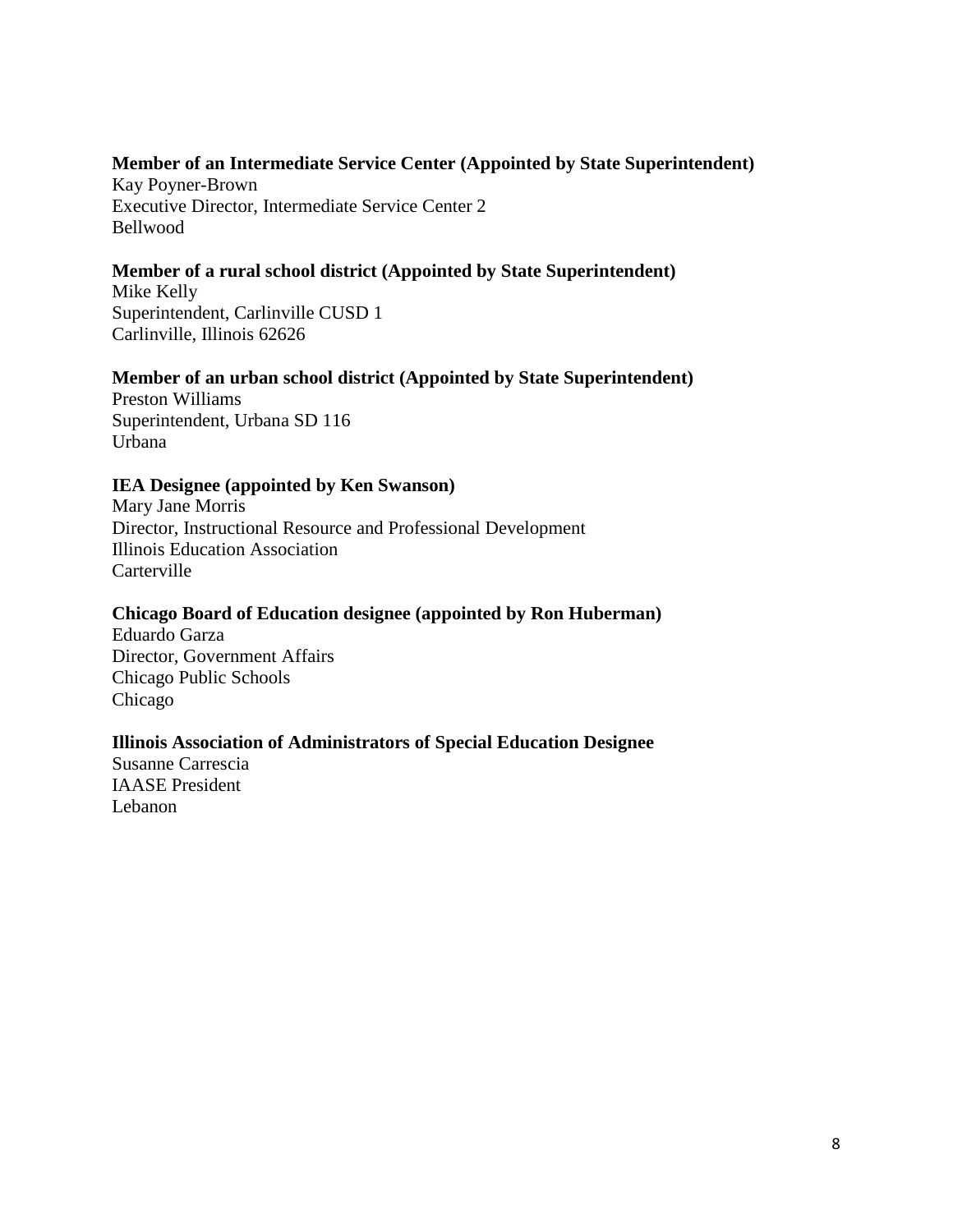# **Appendix B**

# **Illinois State Board of Education Streamlining Illinois' Educational Delivery Systems Task Force Meeting Minutes**

- Minutes of Task Force Meeting April 20, 2010
- Minutes of Task Force Meeting May 17, 2010
- Minutes of Task Force Meeting July 21, 2010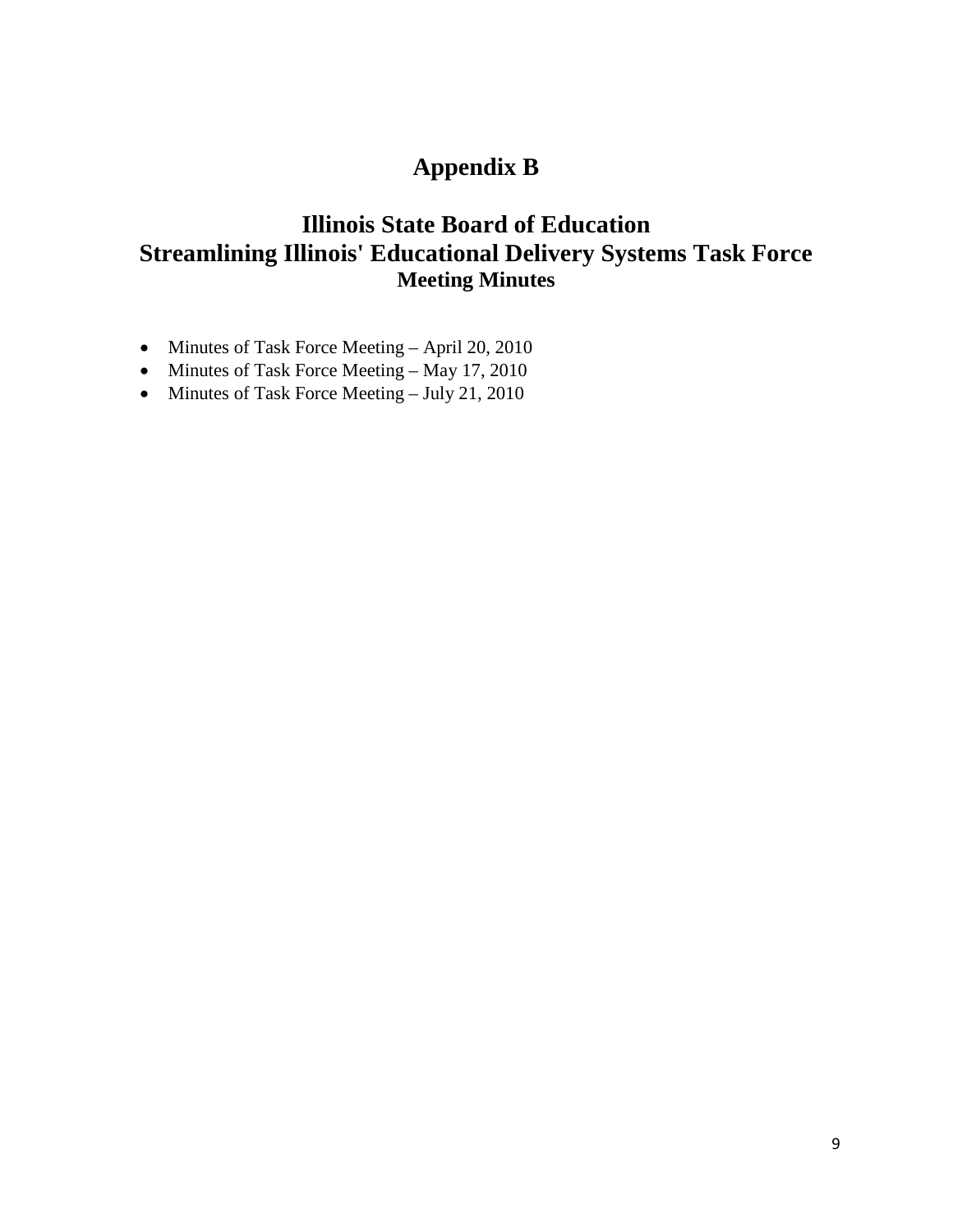# **Illinois State Board of Education Streamlining Illinois' Educational Delivery Systems Task Force**

### **Tuesday, April 20, 2010**

#### **Minutes**

At 10:04 a.m. the first meeting of the Streamlining Illinois' Educational Delivery Systems Task Force was called to order by Dr. Christopher Koch, the Illinois State Superintendent. He noted that the Illinois State Board of Education (ISBE) facilitates several Task Forces, but that the Streamlining Task Force is of particular interest and importance in the state. Given the current budget situation in Illinois, he commented that the Task Force has the opportunity to think comprehensively about how the regional system can efficiently provide school and districts throughout the state with high quality educational services. He stated that he does not have any preconceived notions about the outcomes of this Task Force and hoped that all Task Force members were entering the meeting with an open mind. He provided an overview of the work of the Task Force and the focus for each of the three meetings. The dual purposes of today's meeting are to ensure that everyone on the Task Force has a common understanding of the current composition of the state system of regional support and to begin to examine the research and data from other states. During the second meeting, the Task Force will dig deeper into the current situation in Illinois and further examine best practices from across the country. Finally, during the third meeting, the Task Force will discuss the recommendations that will be sent to the Governor and the legislature in August. The overall goal of the Task Force and the recommendations that are developed will target getting students and the schools and districts that serve them equitable access to high quality assistance that is cost efficient, of high quality and supports the overarching goals set by the ISBE and the legislature.

Dr. Koch introduced Gina Burkhardt, the CEO of Learning Point Associates, who will serve as a facilitator. Ms. Burkhardt welcomed the group and facilitated the introductions of the Task Force members. Eighteen members were present or represented by a designee and three members were absent, two of whom are legislators who were in session. Ms. Burkhardt opened the Task Force's discussion of the current situation in Illinois by asking the members to provide feedback and to comment on the accuracy on the information in the matrix that ISBE prepared for the Task Force. Susie Morrison, Deputy Superintendent and Chief of Staff at ISBE, noted that matrix provided information across the system of all educational service agencies (ESAs) in the state. The Task Force members received copies of the school code sections related to ESAs and a state map that outlined the service areas for each ESA. Ms. Morrison observed that her takeaway from the map was that there are many overlapping service area boundaries. She opened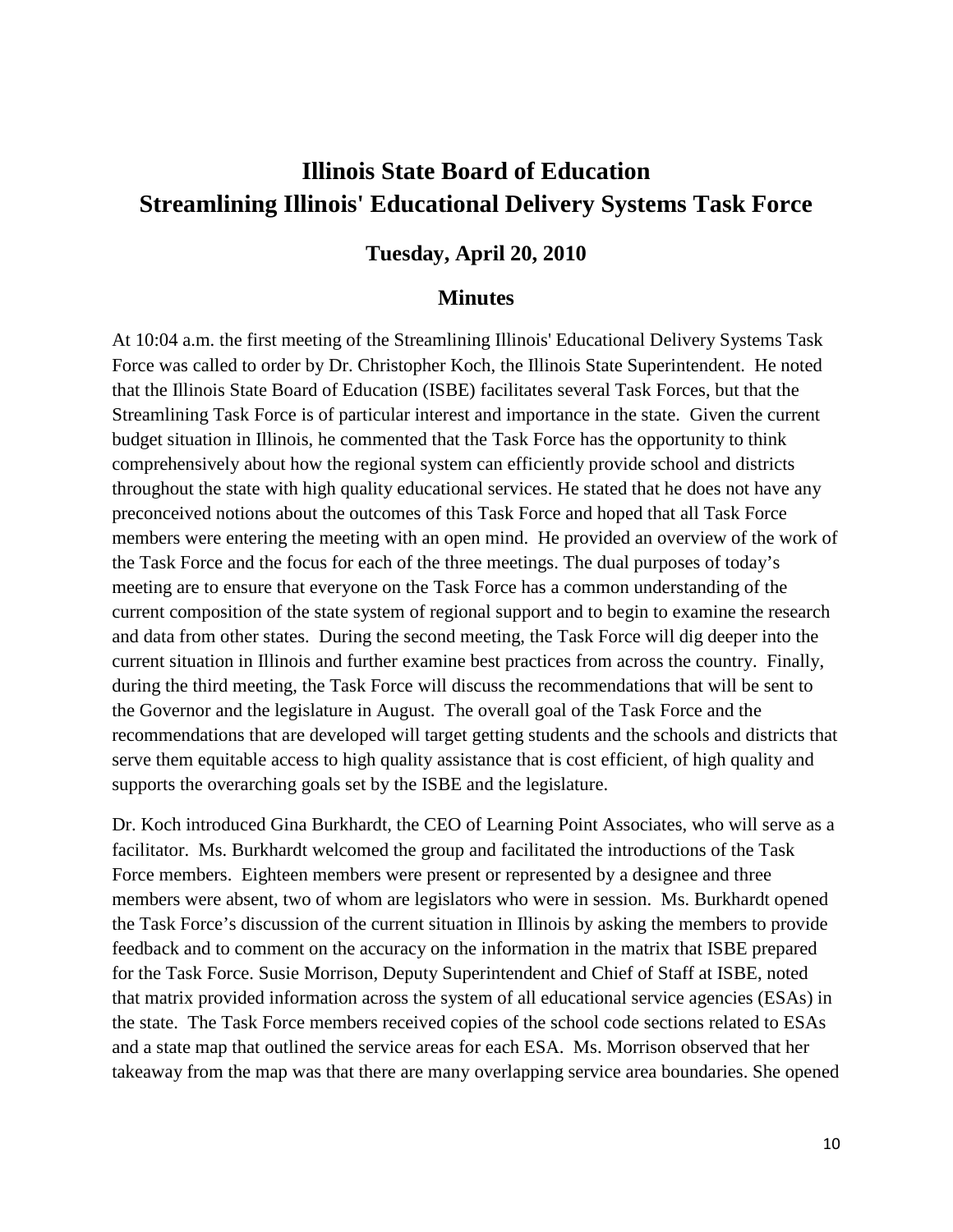the conversation about the matrix by asking the representatives from the Regional Offices of Education (ROEs) to comment.

Darlene Ruscitti of Area I remarked that the mission of the Task Force should be to consider a systems approach so that ESAs throughout the state are adding value to the classroom. She further commented that consistency of services throughout the state is more important than each ROE striving to protect its territory. Instead of competing with other ESAs to offer similar services, she would like to explore how the ESAs in Area I can best work together to serve schools and districts. She added a description of the variety of services that her ROE offers, ranging from compliance, to school safety, to working with parents and the community.

Kay Pangle of Area 4 described how her ROE develops school improvement plans every year that are linked to her staff's analysis of state report card data and the needs of stakeholders in the region. Her team identifies areas in which schools and districts need support and develop professional development programs and services that are aligned with those needs. In addition, one of the most labor intensive areas of service for her office is related to teaching certification. Teachers in the region submit their renewal requests to the ROE. ROE staff members then review the statements of assurance of completed professional development, follow up with teachers if necessary, certify the quality of the statements, and forward the renewal requests to ISBE for their final approval. Area 4 also runs alternative programs for students.

Preston Williams, Superintendent of Urbana School District 116, remarked that an important role for the ROE is to serve as a liaison between the school district and ISBE. His ROE is quite helpful in this regard. Marc Kiehna of Area 5 added that ROEs are often not limited to K-12 education, but also provide adult education services and education programs in the prison system. Dr. Koch commented that ESAs could provide some support for the Department of Corrections, which is a school district, because they are engaged in very complex work, but do not currently have the appropriate resources to serve all of the needs of incarcerated youth. The Governor is also interested in looking at the glaring need in Illinois to provide more appropriate services for these young people. Ms. Ruscitti noted that through safe schools, ROEs can work with districts to provide support and services for these students as they make the difficult transition back to traditional schools. Dr. Koch agreed that ESAs certainly have a role to play in helping to serve the complex needs of these students through social/emotional and special education services.

Marc Kiehna observed that although there are overlapping boundaries in many areas of the state, in his region, the boundaries for the different types of ESAs are almost identical. This facilitates cooperation and collaboration among the agencies. His active participation on the Boards of other ESAs enables his office to coordinate resources. For example with a recent RTI initiative, the special education cooperative worked collaboratively with the ROE in order to provide professional development about RTI for all teachers, not just for special education teachers. Larry Fillingim of Area 6 agreed that collaboration was critical. In his region, the directors of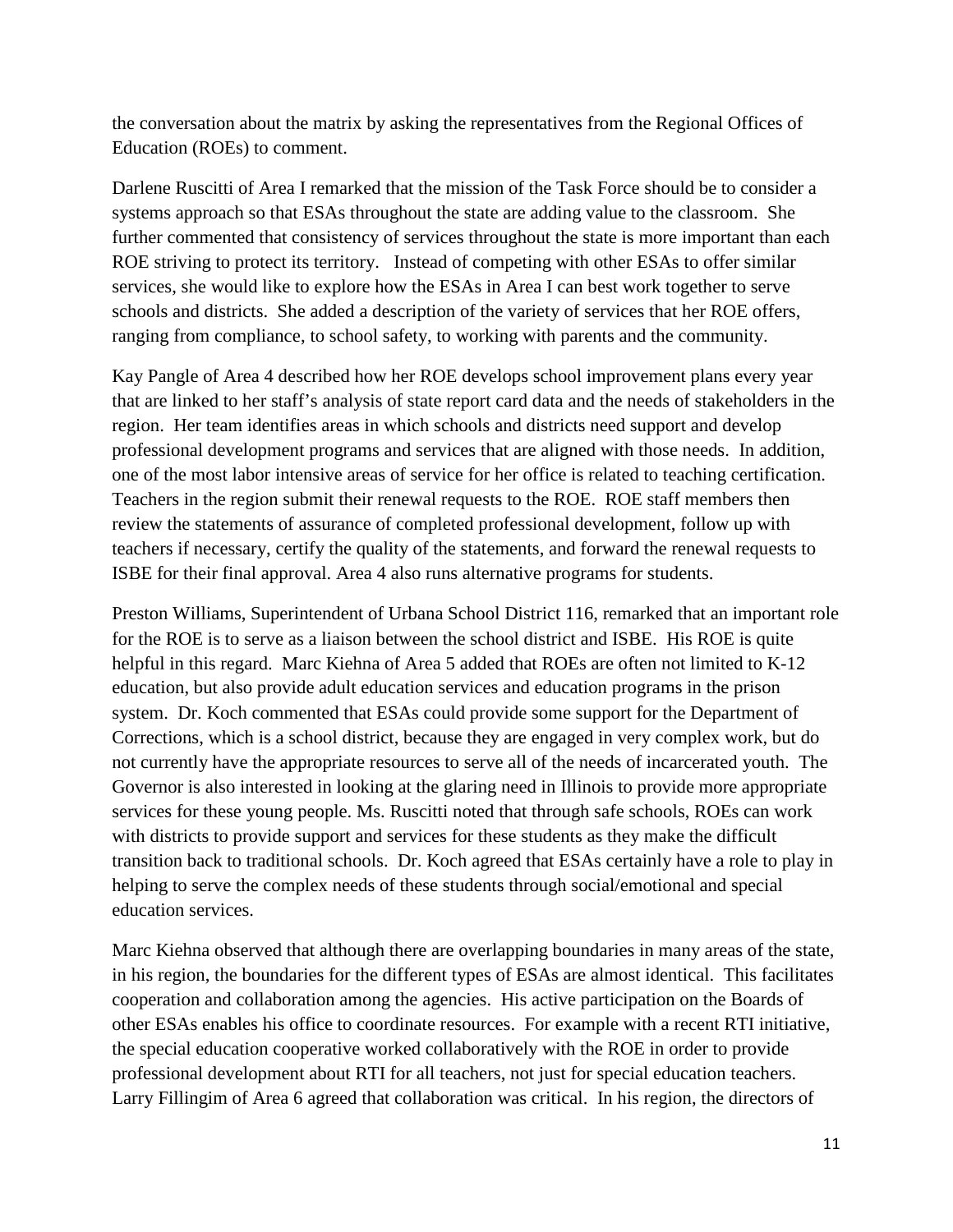the ROE, EFE, and special education cooperative meet monthly with school district superintendents to coordinate efforts so that they can maximize the resources they have to benefit the schools and students in their region.

Kay Pangle commented that the ROEs and the Intermediate Service Centers should be separate rows on the ISBE matrix. Kay Poyner-Brown, of Intermediate Service Center 2, agreed and elaborated with a description of her intermediate service agency. Her organization has some parallel responsibilities with ROEs, but they also provide different services. The three Intermediate Service Centers in suburban Cook County collectively serve as many students as Chicago Public Schools. Under the guidance of a governing board of constituents and stakeholders, her organization provides services including professional development, [Regional](http://www.isbe.state.il.us/sos/pdf/respro_contacts.pdf)  [System of Support Provider \(](http://www.isbe.state.il.us/sos/pdf/respro_contacts.pdf)RESPRO) services for schools in academic status, Reading First delivery, and safe schools.

Susie Morrison then asked the Task Force members about their funding sources. The members reported that most of them support their work by combining funding streams from the federal government (particularly for EFEs and special education cooperatives), state funding for professional development, and revenue received from conferences or workshops. Ms. Morrison commented that, on average, federal funds comprise less than 10 percent of ROE budgets.

Kay Pangle, Darlene Ruscitti, and Rich Myers observed that their organizations do not begin with the funding stream. Instead their work begins with the needs of their clients and then they pursue funding to meet the needs of their clients. Ms. Ruscitti further commented that she will often work collaboratively with districts in her region to explore funding opportunities, but she will never compete with them.

Ms. Morrison then transitioned the discussion to learn more about the special education cooperatives in the state. Gineen O'Neil, Susanne Carrescia's designee to represent the Illinois Association of Administrators of Special Education, mentioned that the cooperatives are all quite different, but do have some similar basic components. IDEA funds flow though all of the cooperatives, they are all evaluated and accountable in the same way as school districts, they all strive to deliver cost-effective and high-quality services, and provide professional development for their member districts based on the districts' needs. The goal of the cooperatives is to support districts and build their capacity to serve students more effectively. She noted that although ROEs serve all districts throughout the state, cooperatives do not because districts choose to be members of cooperatives. Dr. Koch observed that the recent trend was for districts to withdraw from their cooperative and provide services through the district's central office.

Mike Kelly, Superintendent of Carlinville School District, pointed out that for small districts, special education cooperatives were not voluntary because they provide essential services. Michael Jacoby, of the Illinois Association of School Business Officials, observed that this aspect of voluntary participation in the ESA might be a criterion for the Task Force to consider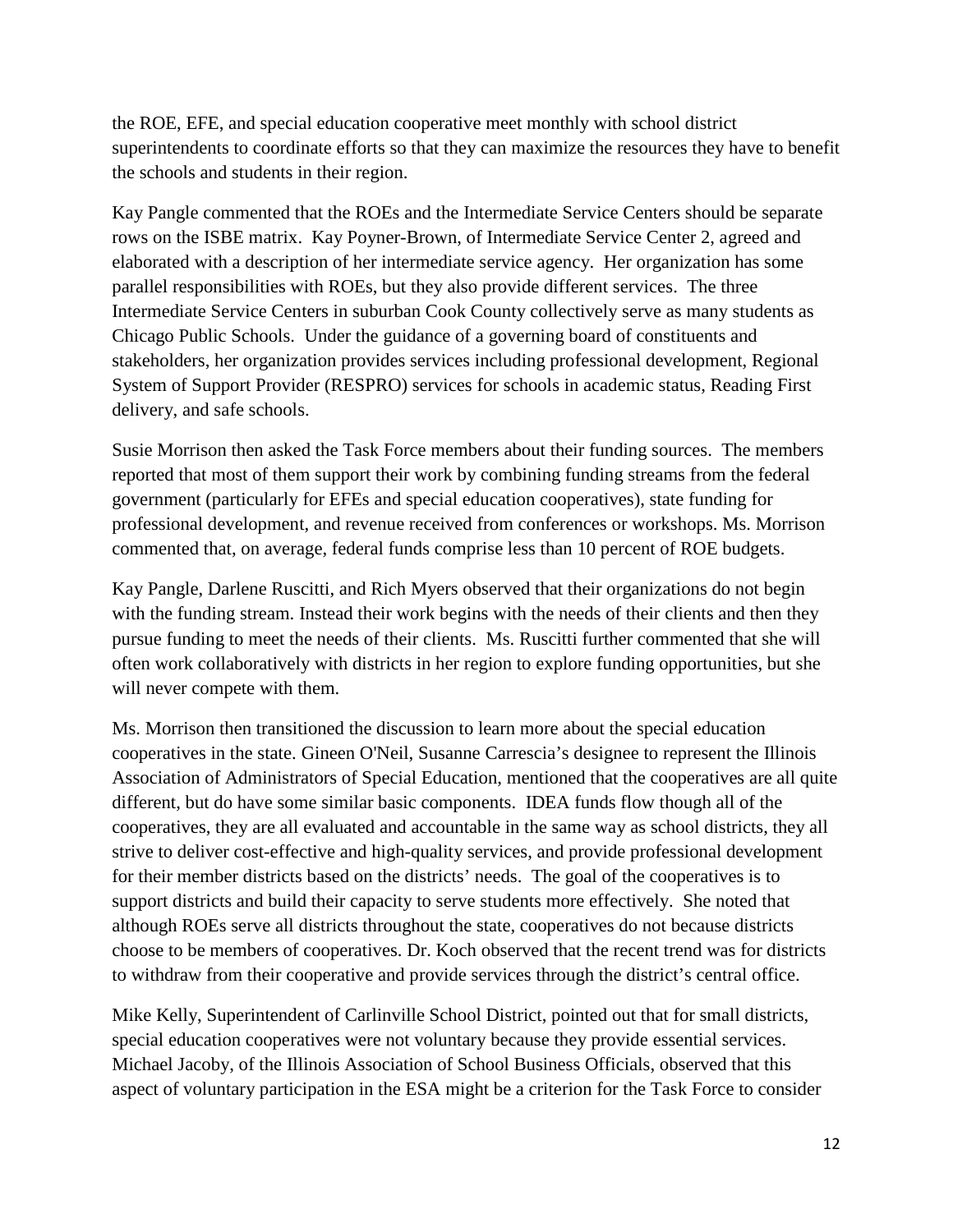in their recommendations. Mike Kelly further commented that there is not an existing mechanism to coordinate services between the ROE and the special education cooperatives. In his ROE there are four special education cooperatives, and in his special education cooperative, three ROEs are represented. As a result, it is difficult for his staff members to know who to call to receive services. While he does not question the commitment of ESAs in Illinois, he contended that districts need a more efficient delivery of services. Matt Klosterman, representing the Illinois Association of School Administrators, added that equity is also an important concern for the Task Force to address because ROEs are challenged to meet the varied needs of districts. Thus, the state should ensure that all districts are served equitably, particularly when resources are scarce.

Ms. Morrison then transitioned to a discussion of the Education for Employment System (EFEs) in Illinois. Don Smoot, representing the Illinois Association of Career and Technical Education, remarked that the EFEs were created as requirement for receiving Perkins funding. This federal requirement for a statewide regional delivery system for Career and Technical Education (CTE) remains in effect. The original intent was to have EFEs aligned with community college boundaries, but it didn't work out quite that way over time. The main purpose of the EFE is to administer state and federal CTE grants. EFEs also uphold CTE statutes. There are 57 EFEs, but all of them meet the needs of their region in different ways. In terms of evaluation and accountability, there are annual audits, local evaluations, federal monitoring visits, and annual assessments on Perkins performance measures.

Ms. Morrison thanked the group for providing so much input into the matrix. She reflected on the comments that Illinois received after the first round of Race to the Top in which one of the themes was that Illinois has a demonstrated lack of capacity to carry out the plans in their proposal. She noted that Illinois needs to coordinate the statewide capacity of ESAs intentionally, maximize resources, and spend money wisely to benefit students throughout the state. Dr. Andrea Brown, a member of the Illinois State Board of Education, remarked that the ESAs in Illinois would be critical to bringing best practices to scale across the state.

Several Task Force members commented on the morning discussion. Mike Kelly observed that the public is not informed about the ESA system that they are currently funding in Illinois and they would probably not consider the current system a good use of their tax dollars. Mike Jacoby remarked that what he hears from his members is that the quality of services provided by ESAs varies widely across the state. He argued that the Task Force should recommend that there is a statewide need for more equity and accountability for ESAs. If ESAs are not providing highquality service to districts, they should no longer be in business. Mary Jane Morris, of the Illinois Education Association, finds the ROEs that she works with across the state to be collaborative. In addition, she noted that several ROEs have strong expertise in particular specialty areas, but that expertise is inconsistent across the system. Thus, the Task Force should explore ways to share that expertise more consistently throughout the state. Darlene Ruscitti pointed out that change can be difficult, but the Task Force should have the political will to do what makes sense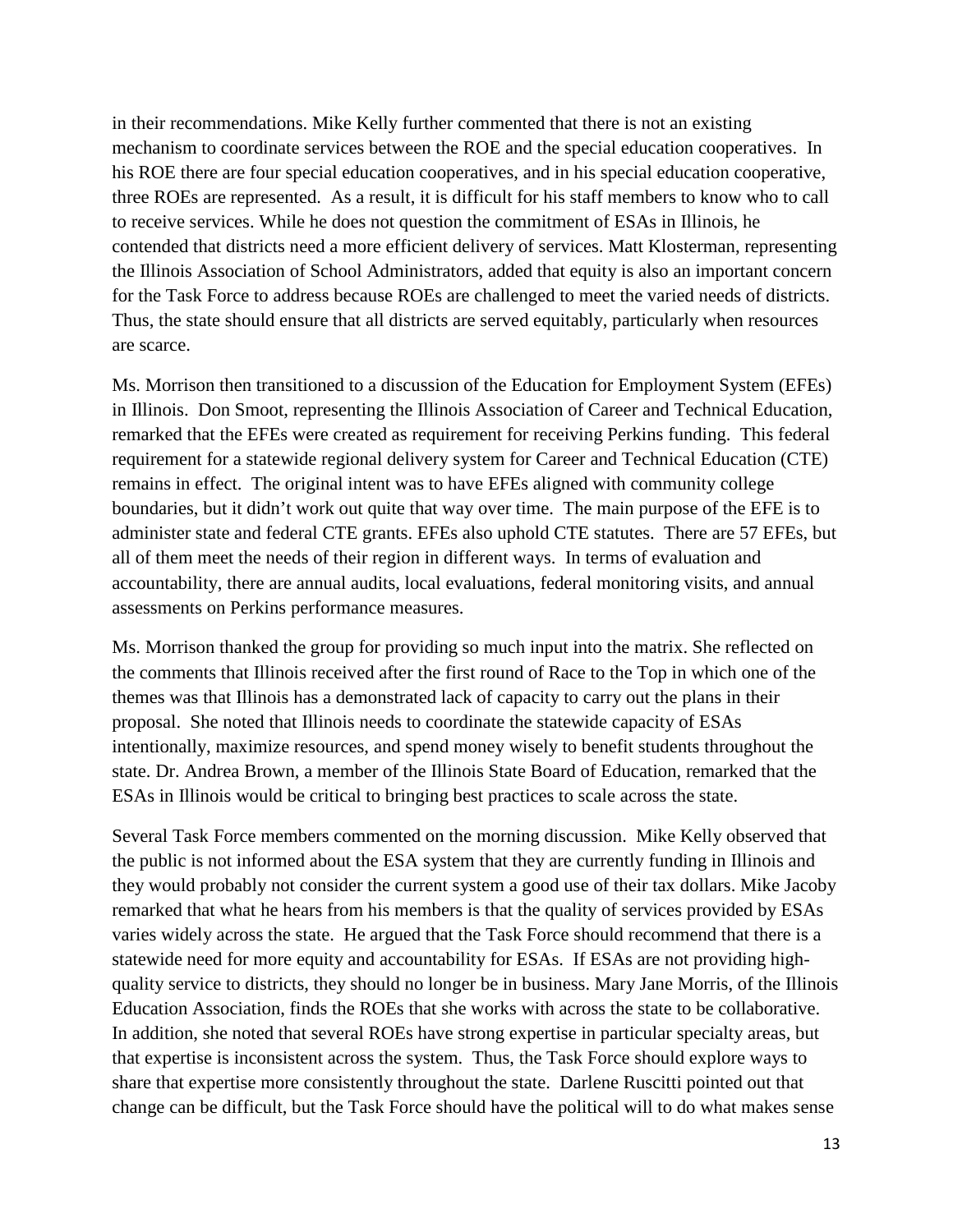for schools and districts. Dr. Michael Johnson, of the Illinois Association of School Boards, argued that because the regional superintendents are currently elected to their offices, the state will need to fully fund the ESA system if state leaders want the regional superintendents to be accountable to ISBE rather than to the voters. Dr. Ron Fielder, of the Grant Wood AEA in Iowa, noted that this system of elected ESA leaders is becoming more unusual as such a system now exists in only three states, Montana, Arizona, and Illinois.

Gina Burkhart summarized the wide ranging morning discussion by noting that the Task Force members had discussed funding, collaboration, communication, leveraging efforts, quality assurance, accountability, boundaries, formal and informal structures, governance, oversight and equity of services. During the lunch break, she encouraged the members to consider how to define and measure impact, to think about what success should look like, and to outline outcomes that can help the group to frame the conversation moving forward.

After the break, Ron Fielder presented the national perspective on behalf of the Association of Educational Service Agencies. He reviewed the legal definitions of ESAs, their geographic spread throughout the country, the services and supports that ESAs provide, funding sources for ESAs, Board composition, clients, and accountability measures. He observed that ESAs are needed now more than ever as support for change and growth. ESAs can be a solution in tough times, but increased visibility also means increased scrutiny. He remarked that Ohio and Georgia are currently rethinking their systems of ESAs and Michigan is considering consolidating their ESAs because of the lack of resources in that state. Nationally, an emerging trend is that more and more states are considering how ESAs can function as a comprehensive and coordinated statewide system.

After providing the national context, Dr. Fielder then went on to describe the system of ESAs in Iowa. In 1975, 15 Area Education Agencies (AEAs) and 15 community colleges were created at same time and with the same boundaries. The community colleges provide the region with services related to CTE while the AEAs provide services related to special education, professional development, technology, curriculum, and instruction. Dr. Fielder observed that the delivery of professional development has shifted dramatically over time from the central delivery mechanism 10 years ago being conferences or workshops at the AEA to AEA staff now much more frequently traveling to schools to provide teachers with job-embedded professional development. The delivery of professional development continues to evolve as more and more teachers are demanding online professional development that they can access at any time during the day or night at their convenience.

Dr. Fielder noted that the AEAs in Iowa receive the highest level of subsidies in the nation. They receive funding from the federal government (e.g. IDEA dollars), state funding, and revenue from state and local property taxes. State leaders decided that it was important for the government to provide this subsidy because they value equity and consistency of services across the state. In exchange for this financial support, Iowa set up a system of quality assurance. In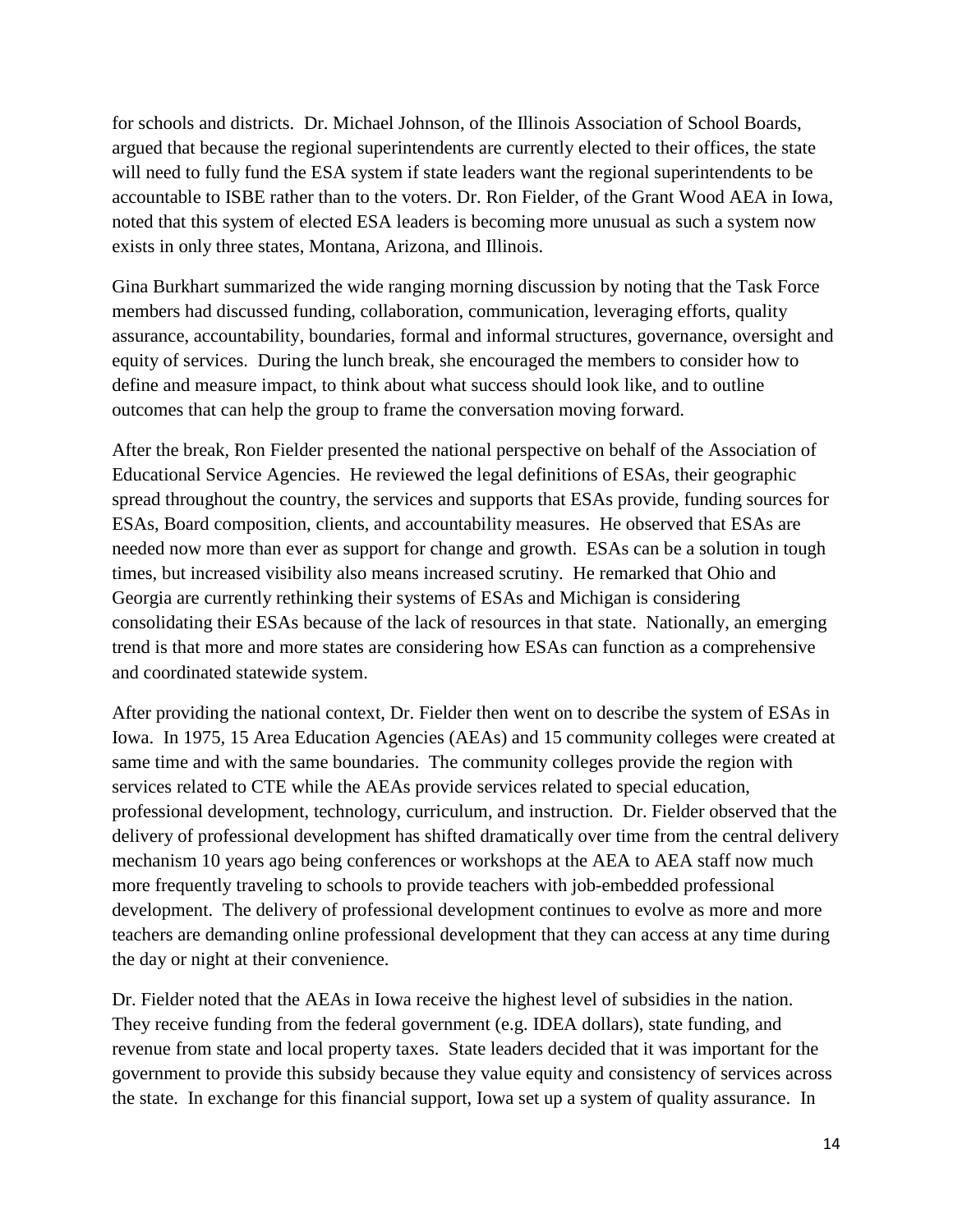fact, Iowa is the only state in the country with a mandatory accreditation process for ESAs. Five to eight other states are considering voluntary accreditation processes, but the process in Iowa is mandatory. Each AEA must document how the agency fulfills the nine standards that are required by state law. Each AEA must annually submit a budget and a progress report to the Iowa Department of Education. Every five years their accreditation status is reviewed. Dr. Fielder has welcomed feedback from the accreditation process because it helped his AEA to improve. In Iowa, this process has improved the quality of service and provided more uniform access to services across the state. It is interesting to note that AEAs in Iowa are the only form of government that voluntarily downsized. Some AEAs realized they could not provide highquality services on all of the nine standards. As a result, they merged with other AEAs and saved the state, on average, \$650,000 annually in senior administrator salaries. Dr. Andrea Brown asked if this comprehensive system in Iowa is coordinated by an executive director. Dr. Fielder responded that they were able to hire the former speaker of the House for this position, a leader who was highly respected on both sides of the aisle, to make connections between the AEAs and ensure that services are delivered equitably across the state.

Dr. Fielder went on to discuss two trends for ESAs national nationwide. First, many ESAs are beginning to specialize in particular areas where they have comparative advantage and then market this service or product statewide. For example, Dr. Fielder's AEA developed an exemplary bundle of products and services related to a science curriculum. Rather than create a new curriculum for clients in their region, four other AEAs in Iowa purchase the exemplary services from Grant Wood AEA. Rich Myers found this to be an appealing idea. The challenge would still be to ensure equal access, but with available technology, ROEs can focus more on areas of expertise because they no longer need to be spatially close to the client. Second, partly as a result of declining state funding and partly as a result of a lack of consumer satisfaction, Dr. Fielder observed that many ESAs are becoming more entrepreneurial. For example, when ESAs in Minnesota experienced state funding decreases, they developed health insurance cooperatives. Because of their purchasing power, they were able to make a profit on this line of service at the same time that they were able to offer districts better rates than they could negotiate individually. This profit is then invested into funding educational services for districts in the region. ESAs are in a good position to run these types of cooperatives that provide districts with cost savings, promote efficiency throughout the region, and enable the ESA to invest in the development of educational services that will meet the needs of districts. ESAs throughout the country are running cooperatives for a range of services that include health insurance, food services, online application processes for district staff, legal services, sports referees, etc. The advantage of this type of entrepreneurial activity is that ESAs can be more responsive to district needs; however, the disadvantage is that there might be less equity statewide for districts that cannot afford to purchase any services. Hybrid models are emerging and this might be an avenue that Illinois would like to explore. Dr. Fielder asked the Task Force to consider if they want to play in the open market or if they would prefer to build a system that is focused on equity and uniformity of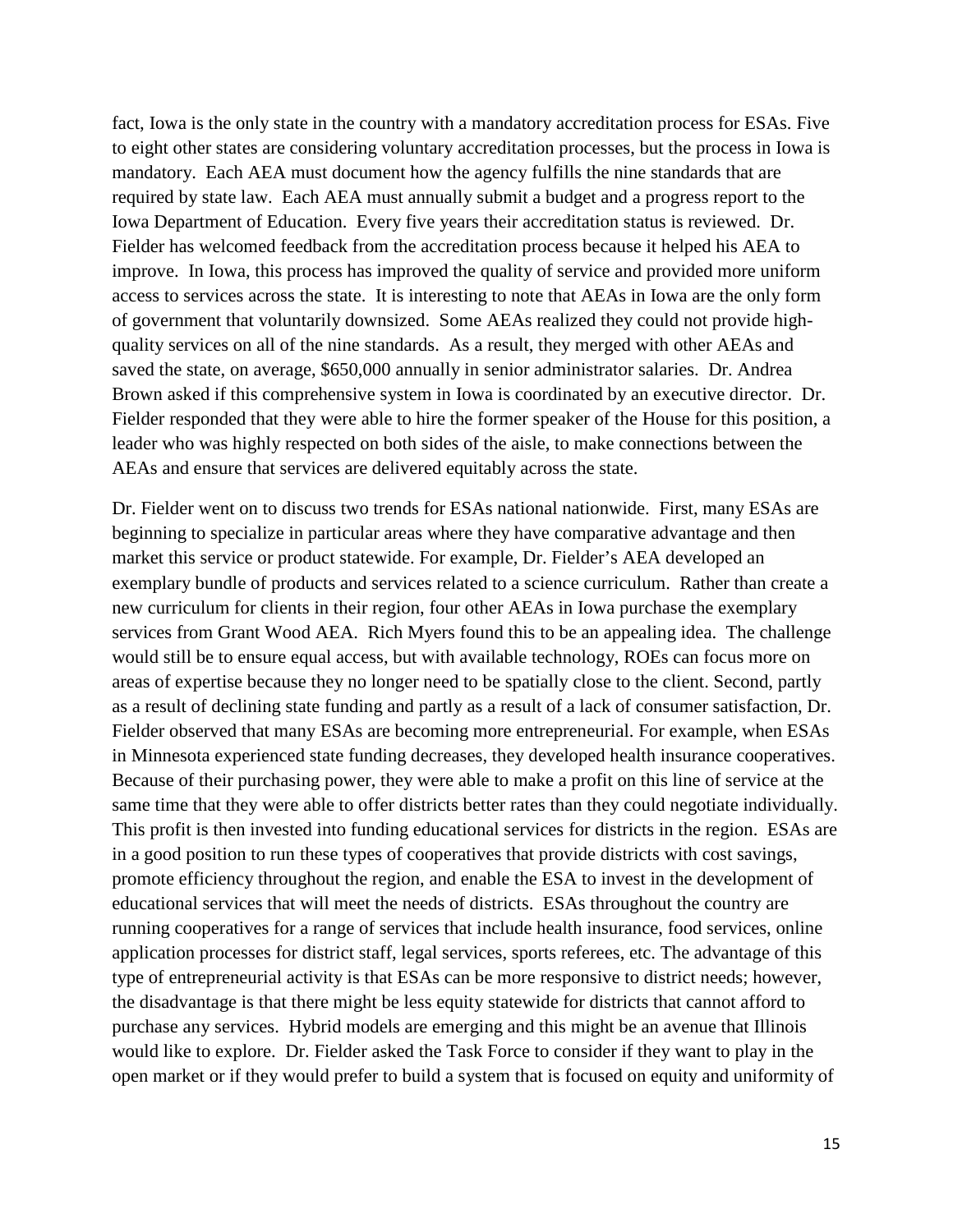services. Dan Montgomery, representing IFT, cautioned that ESAs in Illinois should keep education as their primary focus and business support secondary.

Dr. Fielder noted that Iowa is more homogenous in nature than Illinois. The Iowa model might not transfer easily, but there are some lessons that Illinois can learn from Iowa and some principles that could inform the coordination of ESAs in Illinois. He encouraged the Task Force members to consider what criteria would be critical if they redesigned the system from scratch and to use those criteria as they begin to discuss how to best coordinate services across the state. He also urged them to get wide consensus on these criteria before making a decision about recommendations to the legislature and the Governor.

Dr. Fielder then opened the floor to questions. Don Smoot noted that local control was an important tradition in Illinois and that ESA superintendents are elected by local voters. He asked how local interests are represented in Iowa. Michael Johnson agreed that a change to accountability in Illinois from elected officials to customer satisfaction surveys concerned him. Dr. Fielder responded that he meets regularly with the district superintendents in his region. He noted that there might be different levels of accountability, but it would be just as logical for his Board to dismiss him if the superintendents in his region were not satisfied as for the voters to not return a superintendent to his or her office. In fact, the districts in his region see the AEA as providing valuable support and services that allow them to operate with the limited resources that they have available. He pointed out that his job is to provide districts with resources, services and research-based innovations that are on the cutting edge, like instructional coaches and professional development to implement the formative assessment process. Rebecca Woodhull, Director of the Illinois Office of Educational Services, asked about the role of the Iowa Department of Education. Dr. Fielder responded that the State Board sets the strategic direction for the state and approves the budget for the AEAs. Then the AEAs work with the state education agency and districts to implement the programs and policies that have been defined by the Board.

The Task Force members then began to consider possible directions for their recommendations. Darlene Ruscitti commented that the Task Force should begin to define what services every district in Illinois deserved to receive and how to measure the quality of those services. Mike Kelly encouraged the Task Force to consider giving funds directly to districts so that ESAs can develop a menu of service options that are based on district needs rather than on what the ROEs would like to provide. He also urged the state to consider a system in which struggling districts can receive support, but incentives can also be provided for districts that meet targets for student achievement so that districts do not receive additional funding only when they fail to meet AYP.

Gina Burkhardt concluded the meeting by observing that the conversation had far exceeded her expectations. She pointed out that next meeting would take place on May 17, 2010 from 10 a.m.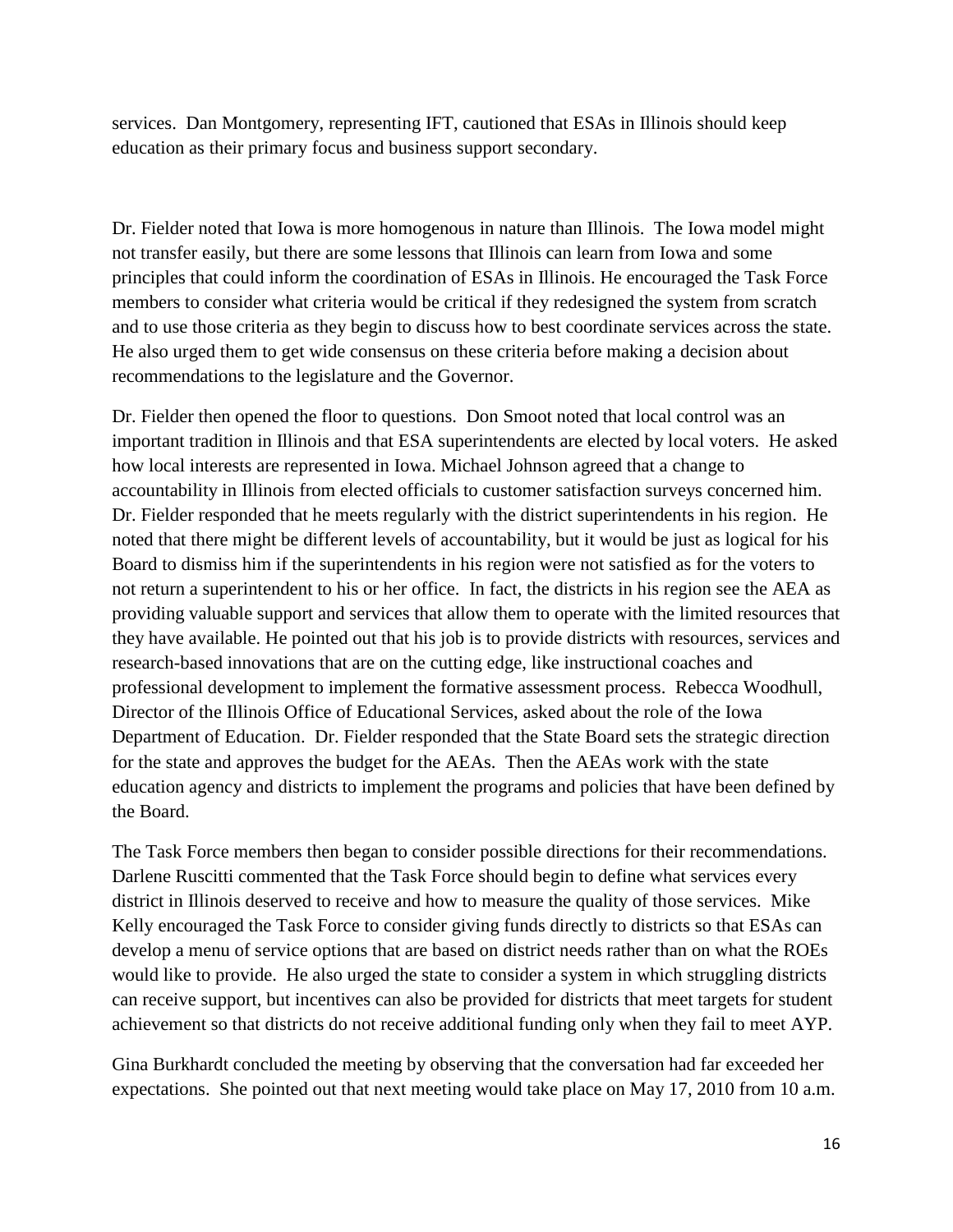– 3 p.m. at the Parke Hotel in Bloomington. Chris Koch stated that the purpose of the next meeting would be to come to a consensus on criteria that the Task Force should consider as they develop recommendations to streamline ESAs in Illinois. Kay Poyner-Brown remarked that the Task Force has to recognize where Illinois currently is, where silos exist, and then begin from that starting point. She also asked for a deeper examination of how federal and state policies (e.g. with turnaround schools) might play into the Task Force's recommendations. Mary Jane Morris asked for clarification about whether the Task Force's recommendations would include Chicago. Dr. Koch agreed that if the Task Force is to examine how to provide services equitably throughout the state, it makes sense to include Chicago. Gina Burkhardt remarked that ISBE would put appropriate parameters around the work of the Task Force at the next meeting. She adjourned the meeting at 2:58 p.m.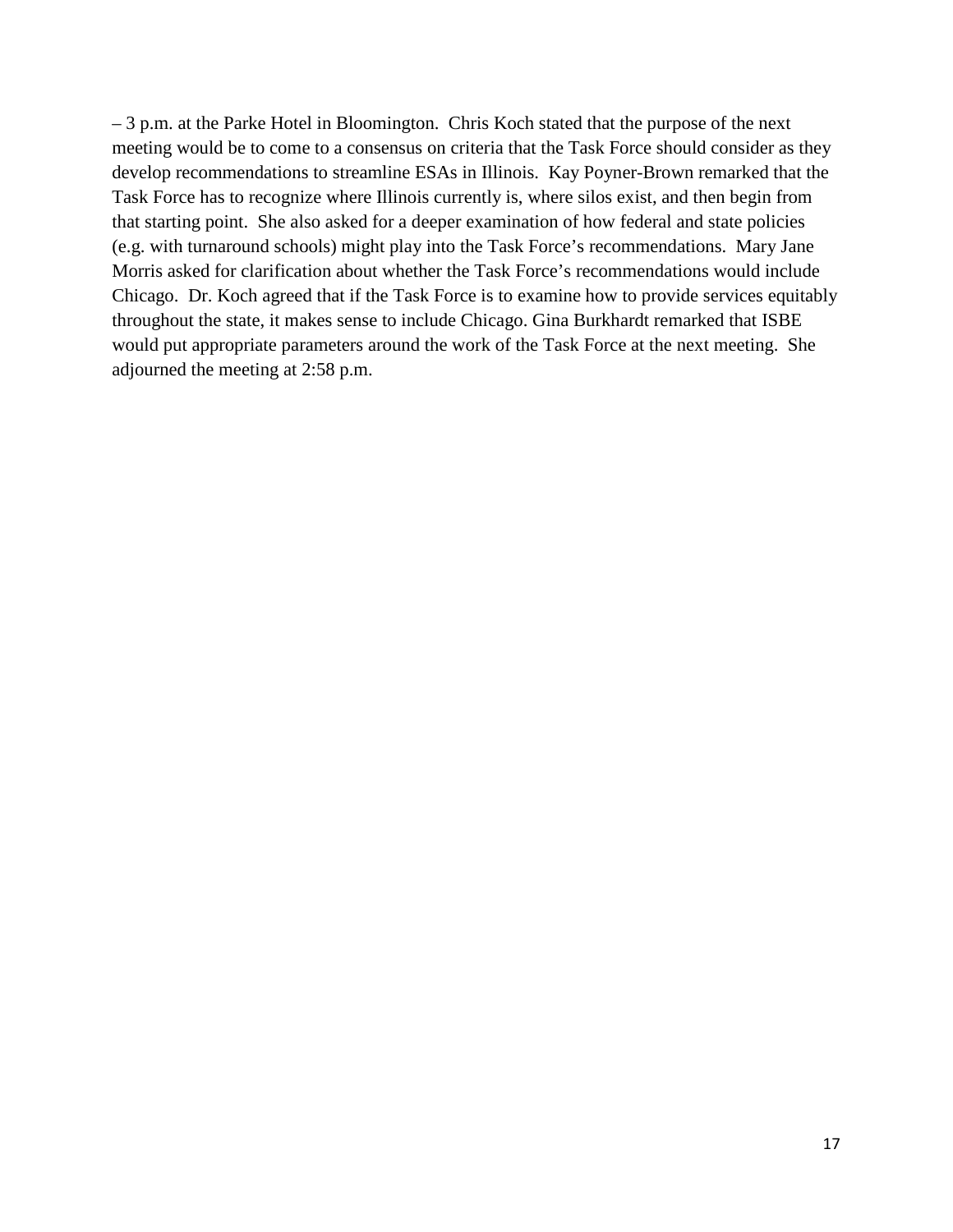# **Illinois State Board of Education Streamlining Illinois' Educational Delivery Systems Task Force**

# **Monday, May 17, 2010**

## **Minutes**

At 10:04 a.m. the second meeting of the Streamlining Illinois' Educational Delivery Systems Task Force was called to order by Gina Burkhardt, the CEO of Learning Point Associates, who is facilitating the Task Force. Ms. Burkhardt welcomed the group, reviewed the agenda for the day, and noted that Dr. Ron Fielder, of the Grant Wood AEA in Iowa, is returning to serve as a critical friend and external expert on educational service agencies during the Task Force's working session. She then facilitated the introductions of the Task Force members. Sixteen members were present or represented by a designee and five members were absent. One guest was in attendance.

Dr. Christopher Koch, the Illinois State Superintendent, observed that the overarching purpose of the Task Force is to better serve districts and students in Illinois. During their work today, he asked the Task Force members to continually reflect on the underlying goal of the Task Force to consider how to develop efficient regional systems of supports for students, schools, and districts that are equitable across the state. He noted that there is some interest among Task Force members in the role of ISBE and the overlap between the role of ISBE and the ROEs. In the interest of using time efficiently, he invited the ROE representatives to a separate meeting to examine this issue and report back to the larger group in July during the final meeting of the Task Force.

Ms. Burkhardt noted that a slightly revised matrix was sent to the Task Force in advance of this meeting. She asked the members to send any revisions they recommend to Peggie Garcia who will capture this information and update the matrix for next meeting. Michael Johnson, of the Illinois Association of School Boards, observed that in the funding category on the matrix, local dollars were not included. However, most of the funding that educational service agencies receive is local and not from federal or state dollars.

Ms. Burkhardt observed that funding would be an important category to consider during the Task Force's first work session. She asked the Task Force to break into three groups to explore the following three issues: context, customers, and services. She directed the Task Force members to consider the following questions:

• What is the environment within which you are working now (federal, state and local)?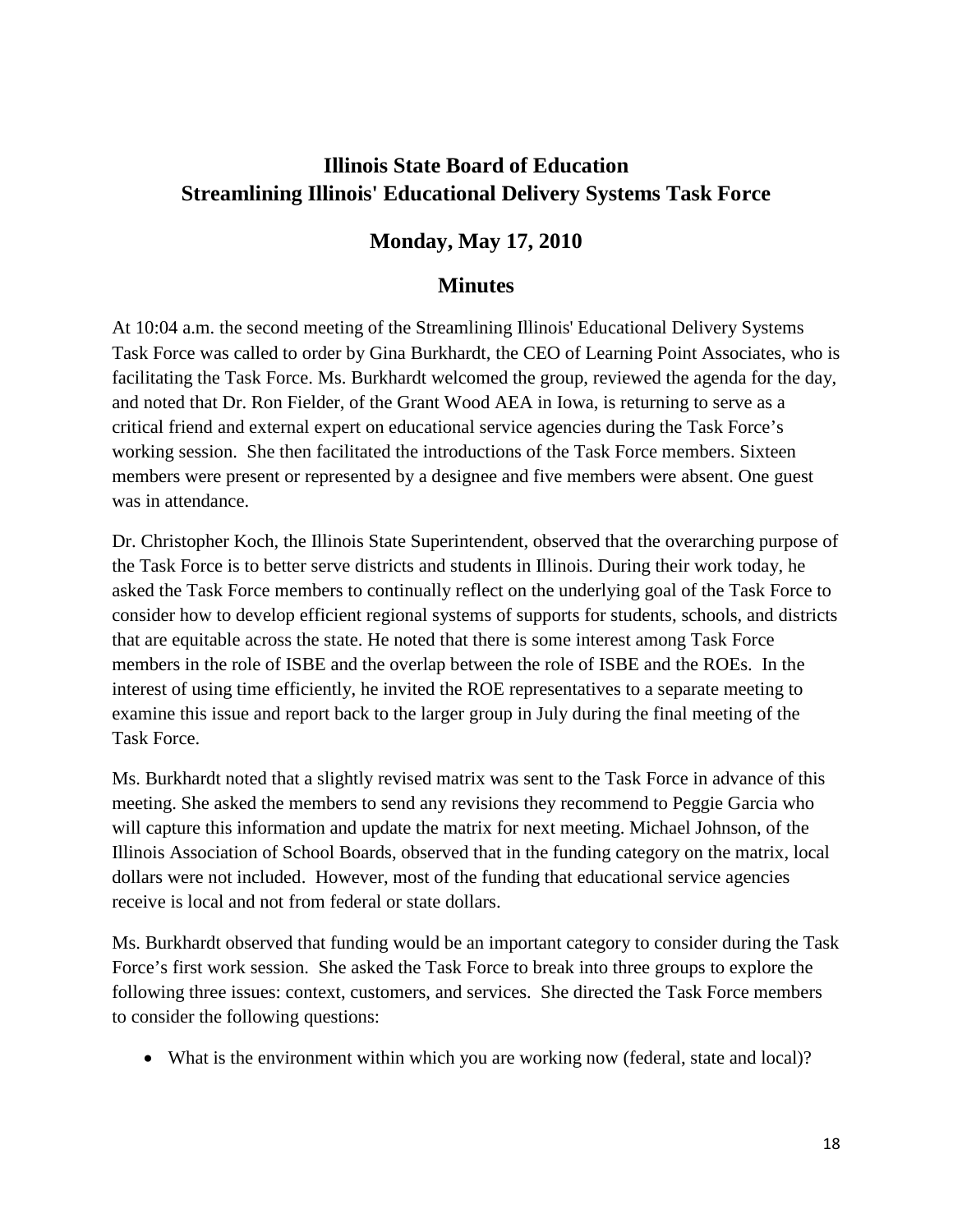- How will that environment change over the next three to five years? For example, how might the environment change as a result of the availability of funding through  $1003(g)$ school improvement grants and the kinds of supports that those schools will need?
- Who are your customers and what types of services will meet their needs?
- Rather than focusing on past experience, what needs to happen to best support the needs of students and districts in Illinois in the future?

Dr. Fielder asked the members to consider in their small group discussions about context, what are the opportunities and threats? As you look at the next five to eight years, what are the services that ESAs in Illinois need to provide for students and districts? Regardless of who the provider is, what are the services that school districts and communities need?

After the Task Force members met in small groups, Ms. Burkhardt and Dr. Fielder presented the patterns that they captured, identified common themes, and asked the Task Force members to react to the summary and provide their feedback.

Within the context piece there were three major categories of responses – funding, policies, and other. In terms of funding, the task force expressed uncertainty about what funds are available and from what sources, particularly as ISBE continues to face historic funding challenges. There is also a stronger emphasis on competition for limited dollars and some thinking about using Race to the Top funding and other ARRA dollars to support educational service agencies.

In terms of policies, there was a great deal of discussion about the changing policy environment that includes an ever increasing focus on accountability, student achievement, college and career readiness and on all aspects of educator quality (e.g. mentoring, induction, leadership, certification, evaluation, etc.). The members are also interested in what ESEA reauthorization will look like on the federal level and how will it be implemented at the state and district levels. In addition, the members are unsure about how the new common core standards and assessments will be implemented and what their role will be in rolling out the new standards. The policy context related to special education is also changing and there is a greater emphasis on RTI.

Within the "other" category, Task Force members mentioned several topics including: systems accountability, the tradition of local control in Illinois, technology, district consolidation, changes on the horizon for ISBE and the statewide system of support, efficiency of services, support for public and private schooling, and a frustration with the slow pace of research that does not keep up with the needs of schools and districts. The field needs more information, more quickly, about what works to improve student achievement.

In their discussion of customers, the small groups generated five categories:

- *district and school stakeholders* (e.g. superintendents, teachers, administrators)
- *policymakers* (e.g. state legislators and leaders at ISBE)
- *stakeholders from the community* (e.g. voters, advocates, non-voters, media)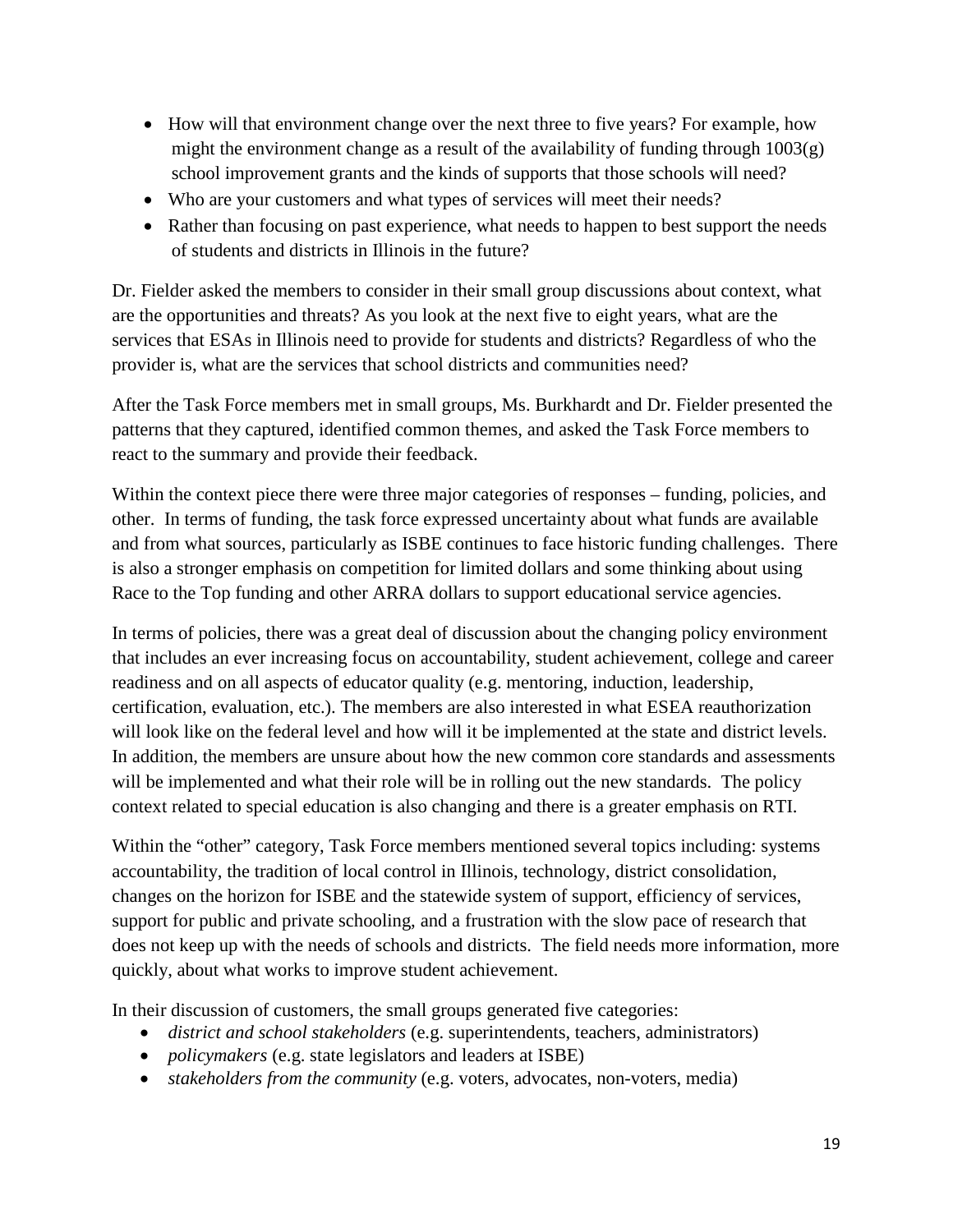- *parents and students* (e.g. customers for services related to adult education and programs for truants and dropouts)
- *other* (e.g. representatives from organizations that serve the homeless, mentally ill, incarcerated youth, senior citizens, or provide emergency services or health services.

Ms. Burkhardt asked the Task Force members which of these stakeholder groups are their primary customers and how they distinguish primary from secondary? She further asked them to consider how resources are targeted now and how might they be better targeted in the future.

For the final section of the morning work session, the Task Force members generated four categories of services that they provide:

- *district and school-based services* (e.g. private placements, educational programs, summer and extended learning, special education, ELL, transition services, pre-school, early intervention, kindergarten readiness, professional development, school improvement, supplemental services, technology, industry certification)
- *compliance* (e.g. school records, 504/ADA, certification renewal, compliance with the Freedom of Information Act, accreditation, 403(b) plans)
- *adult education and GED programs*
- *other support services* (e.g. substitute teachers, workforce development, custodians, food services, transportation, school based health services, school construction, and safe schools.

The Task Force members also outlined issues that will affect their future work including: data collection, communication, curriculum alignment, new evaluation system for teachers, legal obligations, and levels of delivery. Ms. Burkhardt asked the Task Force to consider which of these services are most important? How do they tie to the context and the customers? Which services provide the best return on investment and have the greatest impact? When the Task Force members begin to design their ideal system, they should determine who should best deliver all of these services and how to deliver them as efficiently as possible. Dr. Fielder agreed that the Task Force should be thoughtful about identifying their core services and asked them to further consider which services should be or are subsidized by state/federal dollars and which should be more entrepreneurial.

The Task Force then provided feedback to the facilitators about the categories of context, customers and services. Darlene Ruscitti, of Area 1, remarked that it is essential to examine the context piece as connected to the customers to determine who is driving much of what is going on. She commented that the services that ROEs provide are often delivered in partnership with other organizations and facilitating these relationships is an important role of the ROEs. Jodi Scott, of Area 3, commented that the first consideration of what services to provide is often what is legally mandated. Beyond that, it should be services that impact teaching and learning. Rebecca Woodhull agreed with that assessment, remarking that the Task Force should begin with the end goal in mind, which is student improvement, and then all of the ESA's services and resources should be aligned with that end goal. Dr. Ruscitti supported that goal and urged the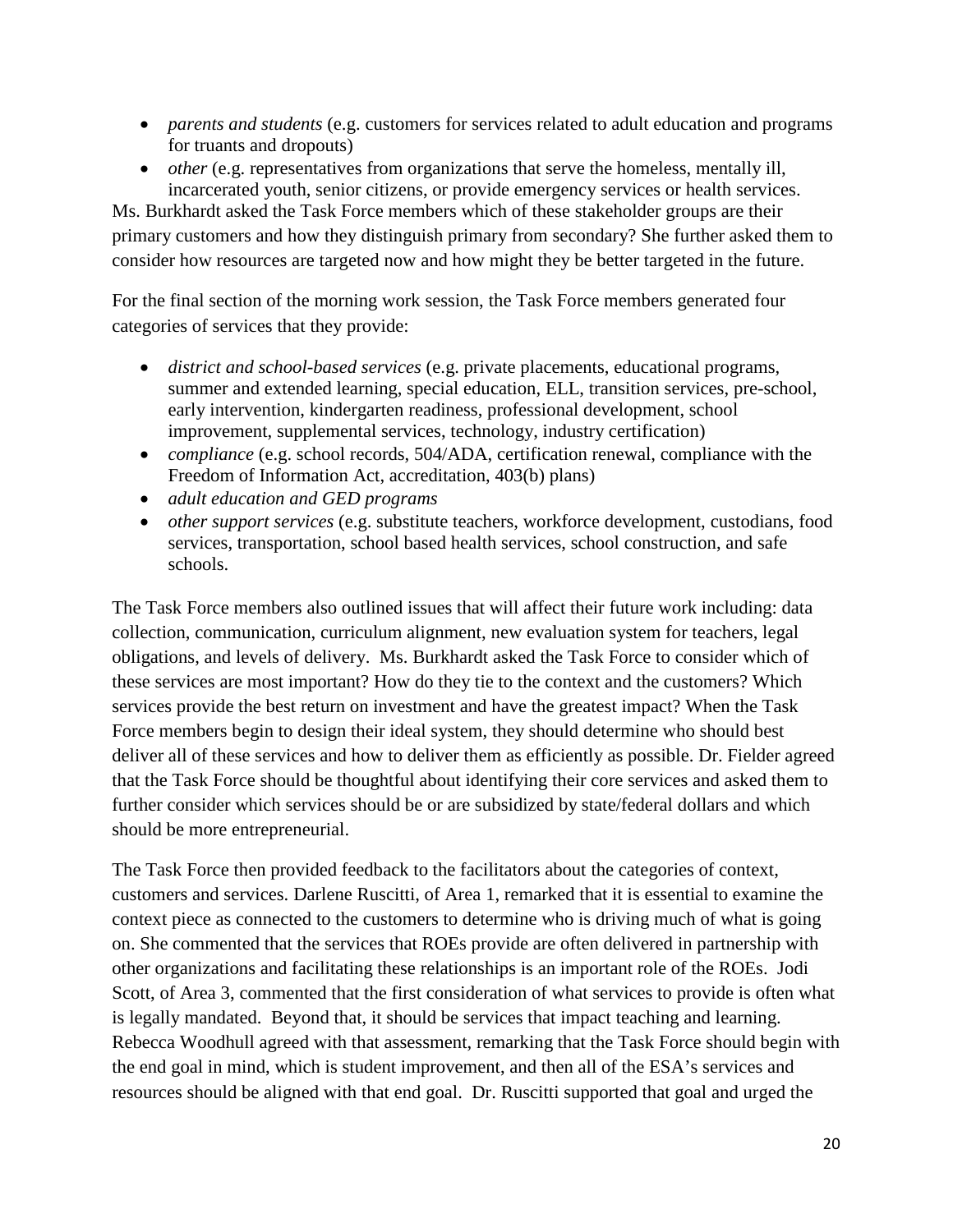Task Force members to examine the context of students that are now in the system (e.g. technology-driven, post-9/11) and to think about how ESAs in the state can help to educate the next great generation of students. What services can the ESAs provide to ensure that these students will be successful? Ms. Burkhardt asked the Task Force if they are directly or indirectly impacting teaching and learning through their core services. Gineen O'Neil, Susanne Carrescia's designee to represent the Illinois Association of Administrators of Special Education, clarified that some ESAs, particularly EFEs and special education cooperatives, do provide direct services to students.

Ms. Burkhardt thanked the Task Force members for the information they generated during the morning session and commented that this foundation will help the group to create the ideal framework for ESAs in the state during the afternoon session. Before moving on to the development of an ideal system, she asked the Task Force to develop criteria against which they will benchmark the ideal systems that they create. Dr. Fielder then introduced the discussion of criteria with two practical examples: purchasing a television and investigating living options for aging parents. He encouraged the Task Force to consider criteria that currently exist in legislation or other documents that describe mandated service as well as criteria related to collaboration between educational service agencies, increasing the efficiency and effectiveness of services, improving the alignment of services, equity, on-time delivery, affordability, fairness, meeting both urban and rural needs,  $21<sup>st</sup>$  century delivery systems, quality of service, and political feasibility. Dr. Fielder directed the Task Force to brainstorm a number of criteria and then come to consensus on the five primary criteria on which they would like to judge their ideal systems.

In their small groups, the Task Force identified five general themes for their criteria:

- *coordination and alignment* (e.g. avoid duplication, create clear communication channels, develop a central point of contact for districts, work in partnership with ISBE)
- *funding* (e.g. improving the efficiency and effectiveness of services, leveraging other sources of funding, ensuring services are both cost-effective and research-based with a proven record of success)
- *needs and mandates* (providing services that meet the needs of local districts and support compliance)
- *access and consistency* (e.g. equal access to core services across the state, consistent quality access across state, equity vs. adequacy)
- *accountability* (e.g. analyzing outcomes, ensuring quality across the state, ESAs holding themselves accountable).

After lunch, Ms. Burkhardt remarked that the outcomes of the afternoon activity will be the driving force behind the recommendations that the Task Force makes to the Governor and the state legislature. She asked the members to propose what the statewide systems of ESAs should look like in the future, based on the context, customers and services that they discussed in the morning. She requested that they base their ideal design in reality, but work to design the system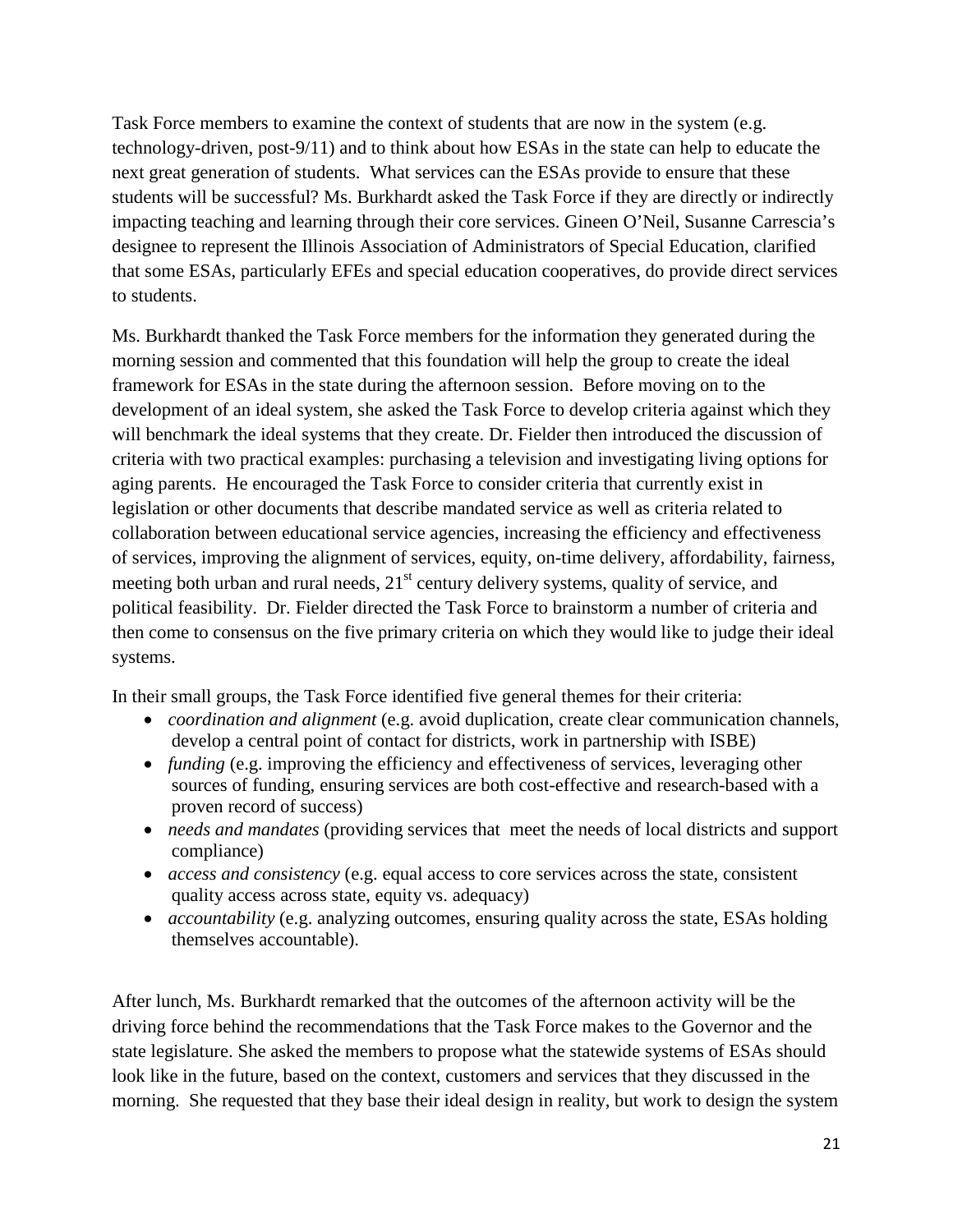that will best serve the state of Illinois moving forward. In designing their systems, she urged the Task Force members to keep in mind both challenges related to context and funding and the system of criteria that they proposed in the morning.

After discussing their ideal designs, the small groups then shared the highlights from their conversation. Dr. Woodhull's group proposed that ISBE should hold regional units accountable (through a third party), provide funding for core services, set minimums for delivery of core services, develop a communication system utilizing technology to facilitate better communication between ROEs that includes an ISBE point person for ROEs, and reduce the number of competitive grants in favor of providing more formula grants. Michael Johnson commented that the state should only set standards for services that they are willing to fund. In response to a question about whether these proposed regional units would be based on geography or responsibility, Dr. Woodhull indicated that the units should be based on geography and student population.

The group also proposed that ROEs should consolidate whenever possible and formalize locally designed collaborative systems through intergovernmental agreements in order to share services and reduce duplication. For example, a special education cooperative might coordinate services with the three districts with which they work. Representative Roger Eddy noted that he supported the vision for local participation in inter-governmental agreements because this model allows for local decision making. Because of a lack of funding for mandates, much of the funding that supports ESAs is local. He argued that his school board would say, "this is our money, are we still going to receive services?" He further urged the Task Force members to think about one of the missions of the Task Force being to eliminate duplication and to consider how to eliminate services that are obsolete or duplicated. As just one example, both ROEs and ISBE deal with teacher recertification. He recommended the implementation of an appeals process to replace the current system in which multiple people handle the same recertification request.

In response to a question about which services the group considered to be core, Dr. Woodhull responded that these services were those that were legally mandated including professional development, school improvement planning, safety, and alternative programs. Rich Myers, of Area 2, suggested that a good core service might be for ROEs to help districts connect school improvement plans to recertification plans. Kay Poyner-Brown, of Intermediate Service Center 2, agreed that school improvement plans should be driving the structure of services provided by ESAs. Ms. Burkhardt and Dr. Andrea Brown urged caution with this approach as researchers often find that school improvement plans are pieces of paper that are not connected to implementation of improvement efforts, the delivery of services, or outcome-based accountability systems.

In presenting his group's proposal, Larry Fillingim, of Area 6, encouraged the Task Force to consider reorganizing current boundaries to align services provided by ROEs, EFEs, LTCs, and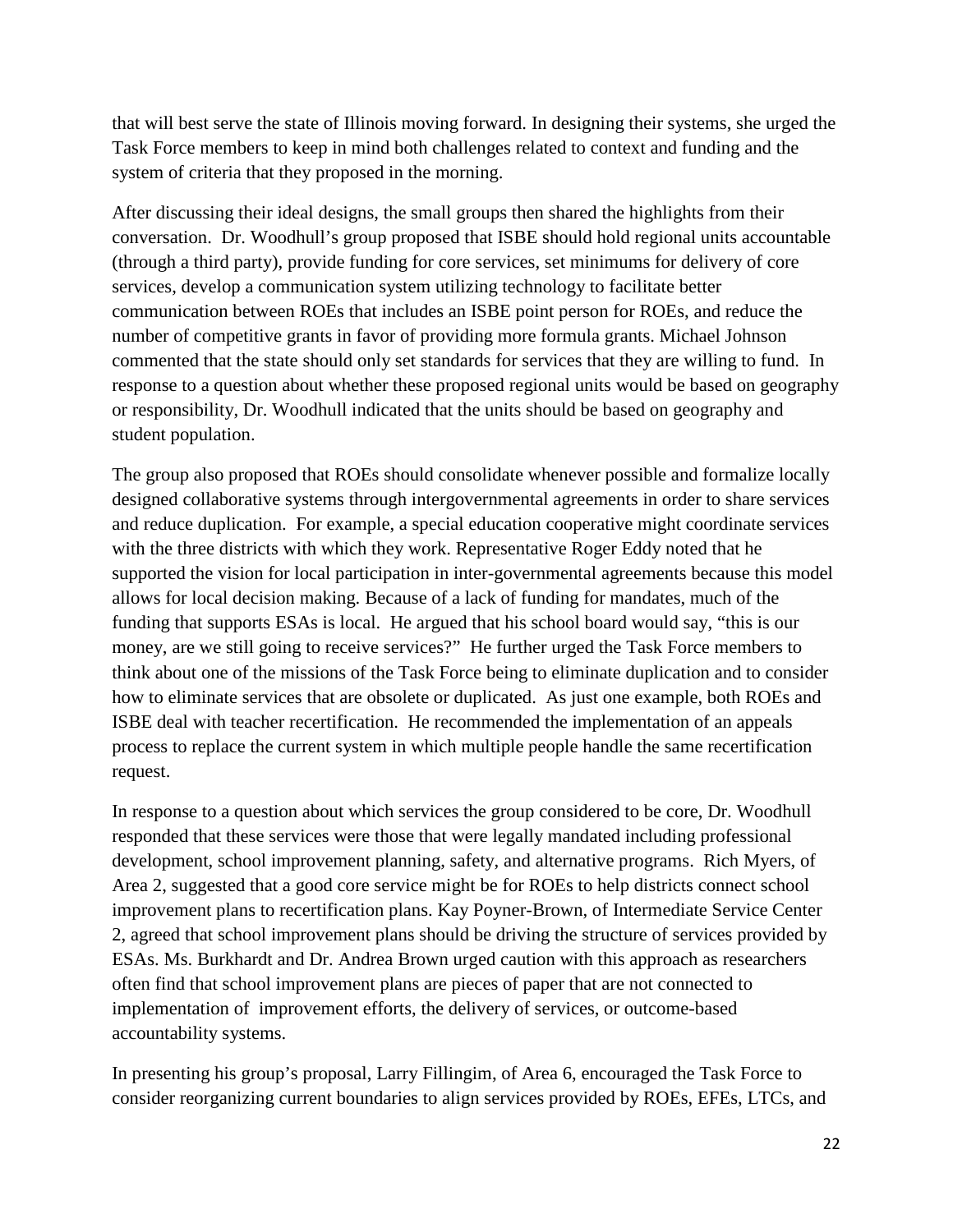special education cooperatives. He also recommended that ESAs in Illinois explore the cooperative purchasing structure that has been successful in Iowa. In order to provide services in a cost-effective manner, ESAs will have to consolidate staff, reduce the number of jobs and the size of the payroll, and improve technology and reporting capabilities. As with the first group, they agreed that their core services should be those that are legally mandated. Finally, they believe that ISBE should hold ESAs accountable.

The discussion digressed for a short conversation about the role of EFEs in the future. Marc Kiehna, of Area 5, noted that districts in his region will now be entering their own codes into the Illinois Student Information System. However, the EFE used to take responsibility for that task, but now their role is being downsized through technology. He commented that more part-timers are taking positions as directors of EFEs because of the reduction of duties for directors. He asked the group about the future best role for EFEs. Don Smoot, representing the Illinois Association of Career and Technical Education, responded that the role of the EFE should return to the role that was originally intended, to assist schools and districts with curriculum development and to supervise alignment of the curriculum with standards. Over time, the EFEs have become so administrative in nature and so focused on grant administration that they no longer serve their original purpose.

Dr. Ruscitti presented the final proposal for her group. She argued that they are looking at a new framework that would call for radical efficiencies. In terms of criteria, her group discussed different (to serve the next generation), better (higher standards), and cheaper (what can ESAs do more cost-effectively). She remarked that ESAs statewide need to embrace a systems approach, develop a streamlined delivery system that is focused on best practices, and build local and regional capacity to ensure sustainability of the system statewide. In their group's vision, ISBE would be at the core and supported by the surrounding ROEs. ISBE would define the core services and each region would provide those core services within their regions. In addition to these basic services, ROEs might collaborate to deliver non-essential services, like gifted education, or ROEs might develop specialty services that they could market statewide. Her group envisions a system in which all of the ESAs work together to support schools and to help every child be successful. Finally, the group discussed a system that would allow for both accountability and flexibility and for both core values as well as core services. For example, ISBE might develop a rating system for regional superintendents to be rated in the same way that judges and lawyers are currently rated. The group did not have time to explore these questions, but wanted to raise them for the Task Force: where does Chicago fit in this statewide system of ESAs and what pieces of the system are driven by the federal government?

Mike Kelly, Superintendent of Carlinville Community Unit School District 1, added to his group's proposal that the governor and legislature, advised by ISBE, should create state policy informed by research and the ROEs should implement this policy statewide through their leadership and coordination. Regional superintendents also need to be accountable, either through political accountability to boards that are elected (rather than superintendents) or through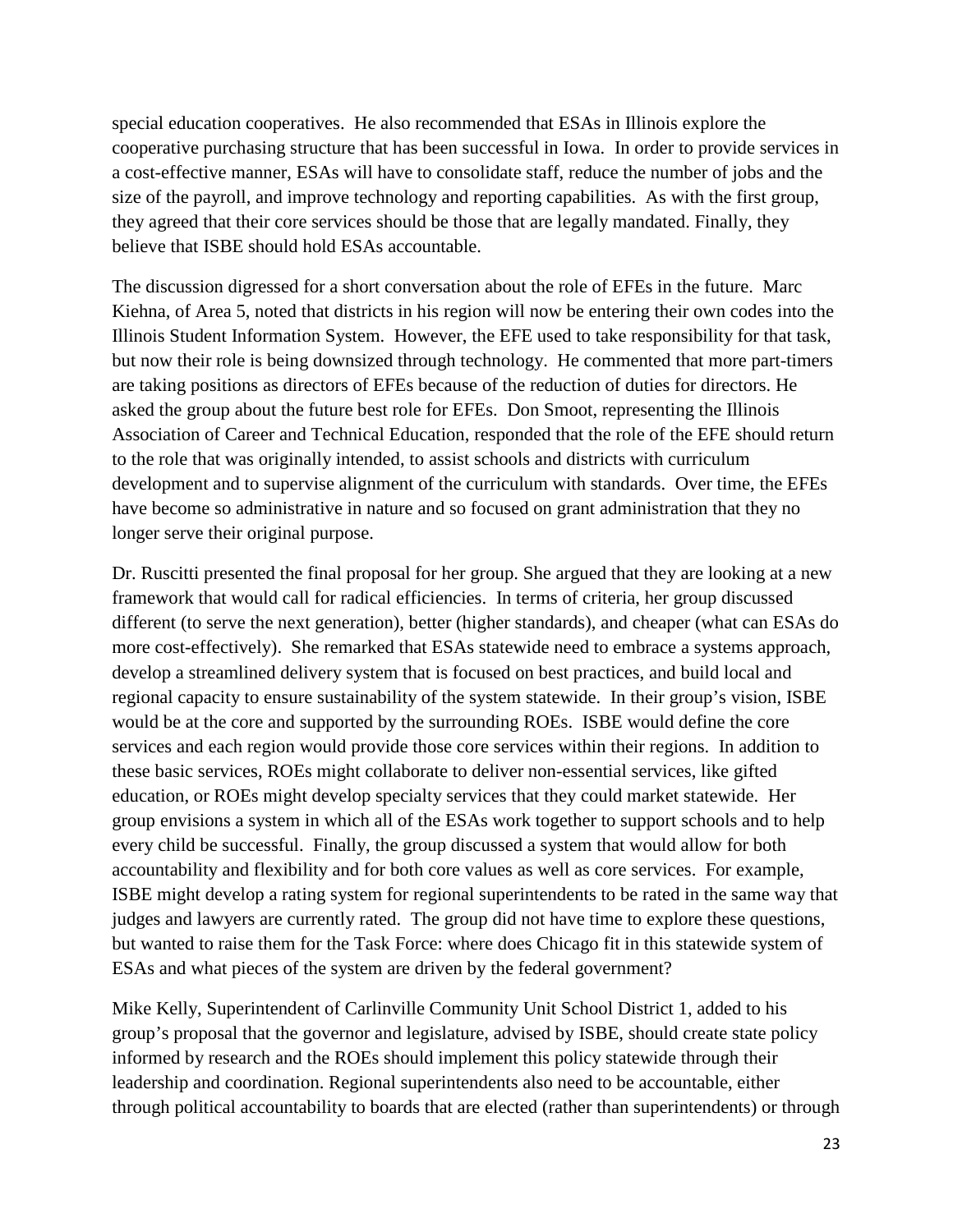third party, external evaluations conducted by groups like North Central. Regional superintendents should want to prove that they are delivering for their constituents and have a strong report card. Finally, he observed that there is too much inefficiency in the system now. Each region needs to have experts on special education and technology, but this expertise does not have to reside in a regional superintendent. As a result, boundaries need to be changed to facilitate a more efficient and effective system.

Mark Kiehna was intrigued by the research and development focus in this proposal and commented that it was much like the Center for School Improvement and Research Collaborative that is part of the updated version of Illinois' Race to the Top application. Representative Eddy remarked that research is important, but implementation is more important. Consequently, universities should not be involved in school reform unless they are on the ground and understand the realities of schools and districts. Ms. Burkhardt added that there is a place for academics who are conducting rigorous research, but that research is not typically tied to a system of application and accountability. Thus, ISBE or organizations working in partnership with ISBE should help navigate the application of academic research to practice in schools and districts. Dr. Woodhull spoke on behalf of universities and urged the Task Force to tap into the national research expertise and research-base about what works when making decisions about education.

Dan Montgomery, representing IFT, observed that the Task Force's discussion has been fairly heavy on accountability and fairly light on support. He heard a great deal during the last meeting about how starved ISBE and the ROEs are for funding, but with the absence of funding, ISBE and the ROEs will have a limited ability to support change in schools and districts throughout the state.

Ms. Burkhardt thanked the group for their efforts. The facilitators and ISBE will take what the Task Force members have provided and craft one or more scenarios to explore at the next meeting. Dr. Koch observed that he will host a separate meeting with the ROEs to discuss ISBE's role. He observed that ISBE is the ROE for Chicago, so this will have to be incorporated into the final recommendations. He commented that the funding piece will be an important challenge to address because ISBE cannot delegate services if there is no funding to support it. The state's Race to the Top proposal outlines a more efficient delivery of some services, but the state needs to do more to link services to needs, to build capacity, and to streamline the delivery of services across the state.

The meeting was adjourned by Ms. Burkhardt at 2:49 p.m.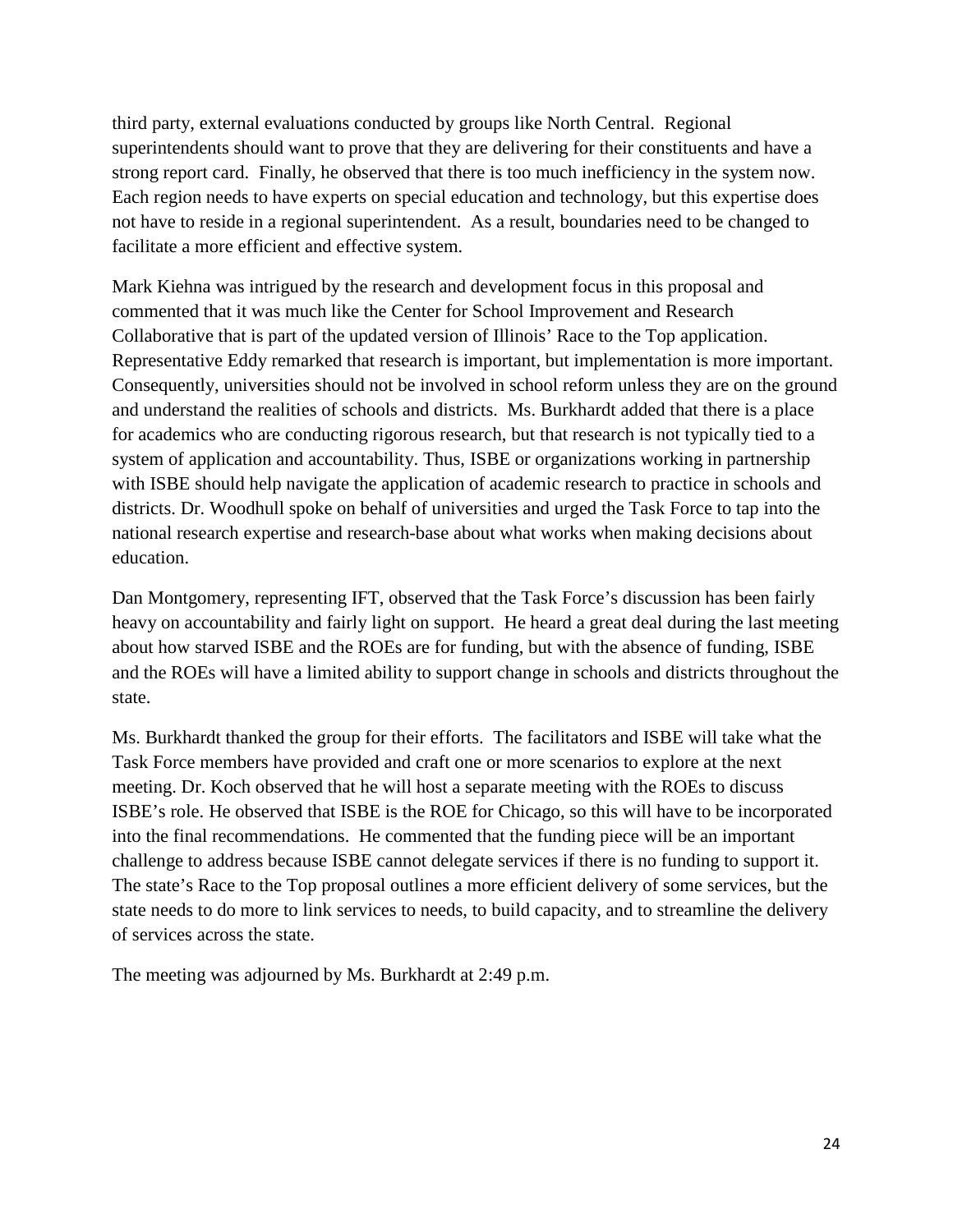# **Illinois State Board of Education Streamlining Illinois' Educational Delivery Systems Task Force**

# **Wednesday, July 21, 2010**

## **Minutes**

At 10:08 a.m. the third meeting of the Streamlining Illinois' Educational Delivery Systems Task Force was called to order by Gina Burkhardt, the CEO of Learning Point Associates, who is facilitating the Task Force. Ms. Burkhardt welcomed the group, reviewed the agenda for the day, and noted that Craig Burford, Executive Director of the Ohio Educational Service Center Association (OESCA), would share lessons learned from Ohio's recent streamlining process and serve as a critical friend and external expert on educational service agencies during the meeting. She then facilitated the introductions of the Task Force members.

Dr. Christopher Koch, the Illinois State Superintendent, reviewed the work of the Task Force to date. He noted that the Task Force has begun to examine structures for educational services agencies in other states and has generally agreed that Illinois currently has a disjointed system that is not as efficient as it could be in serving students in the state. Dr. Koch also met with some regional superintendents separately before this larger meeting to discuss a proposal that they put forward to streamline the delivery of services that are currently provided by ISBE. ISBE will be examining that proposal more closely soon. Dr. Koch remarked that the state will need to complete a careful study of the resources they have and determine the most efficient way to distribute those resources. In addition, it will also be important to move in the direction of higher standards for the work that regional offices of education do to ensure that they are doing the job well.

Dr. Koch then introduced Craig Burford, of the Ohio Educational Service Center Association, who provided an overview of the structure of the system of educational service agencies in Ohio and described their attempts to streamline their system. There are 612 school districts in Ohio that serve 1.8 million students. There are 56 Educational Service Centers (ESCs), which are closely aligned with the Ohio Department of Education (ODE). Although the previous state superintendent wanted the state agency to deliver services directly to the field, the current superintendent's vision is to build relationships with ESCs to deliver services to districts through state support teams. The model is now one in which ODE designs the state initiatives and ESCs implement them. ESCs have typically focused on districts as their primary customers, but now see themselves as also adding value to the state and their larger reform efforts. Through regional councils, ODE works collaboratively with the ESCs to identify needs, set priorities, and coordinate the implementation of services for districts to ensure that they are aligned with state strategic priorities and maximize resources. In order to coordinate this system, it is essential to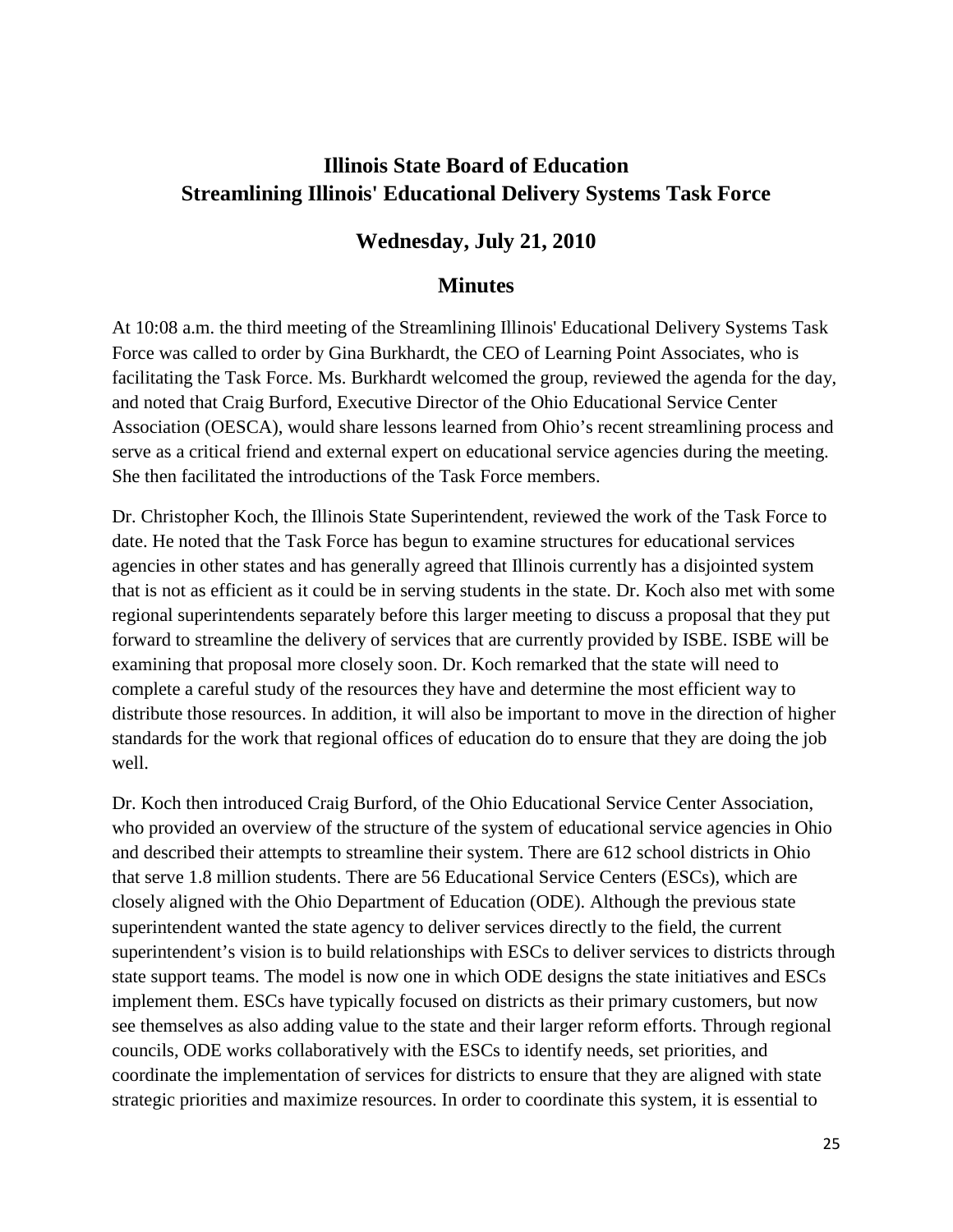assign a senior person at the state education agency who will work collaboratively with the ESCs across the state to align resources with both the state's policy priorities and the needs of districts. Under this system, ESCs are viewed as an asset to ODE, but they must also demonstrate, in return, that they are providing the highest quality services possible in exchange for the state's investment in their work.

In Ohio, ESCs provides services for schools and districts throughout the state, except those in the eight largest urban districts. ESCs provide a range of services, the most common of which are professional development, dropout programs, and services for students with disabilities. The majority of funding that ESCs receive is local funding, but they also receive funding from state, federal, and other sources. Although ESCs no longer have to submit a comprehensive budget to the state education agency because ODE does not have the capacity to review these budgets, the state legislature does have to commit to funding the ESCs. ESCs receive funding through a formula based on district enrollment numbers and are not paid until the state verifies those numbers.

In response to a question from Dr. Koch, Mr. Burford replied that state funding has been insufficient in the past when the state has been in a deficit situation, which can result is a difficult mid-year adjustment that involves a significant loss of revenue for the ESC. Mr. Burford then replied to a question from Darlene Ruscitti, of Area 1, about caps for fees that are charged for services, by stating that ESCs charge whatever the market will bear. In fact, for every \$1 of services funded by the state, ESCs in Ohio provide approximately \$24 of services for a fee. Prices for fees are reasonable, in part, because most of the staff who work for ESCs receive salaries that are comparable or lower than the average district salary in the region because most of the employees are not represented by a collective bargaining unit. Although the salaries are often lower, educators often prefer to work for an ESC because they can work with multiple districts, have more flexibility in their schedules, and prefer the work environment. In response to a question from Representative Roger Eddy question about the percentage of services that are mandated, Mr. Burford responded that a systematic analysis has not been conducted, but in many districts state funding does not cover mandated services. ESCs also provide entrepreneurial services, including cooperative purchasing programs, such as an insurance cooperative that supports not only school district employees, but other government employees as well.

The traditional county board is now also the ESC board, which is elected by the general public, but not in a partisan election. Some districts within the ESC might not be represented on the board, but that will be changing soon to ensure that each district is represented. The requirements for board members are the same as for district superintendents. ESCs are not taxing authorities, nor can they borrow money through bonds.

At one time there were 88 ESCs, but they have consolidated over time, with some mergers being voluntary and some mandated by the state. In Ohio, ESCs traditionally serve school districts within their boundaries. However, districts in Ohio can transfer to another ESC if they are not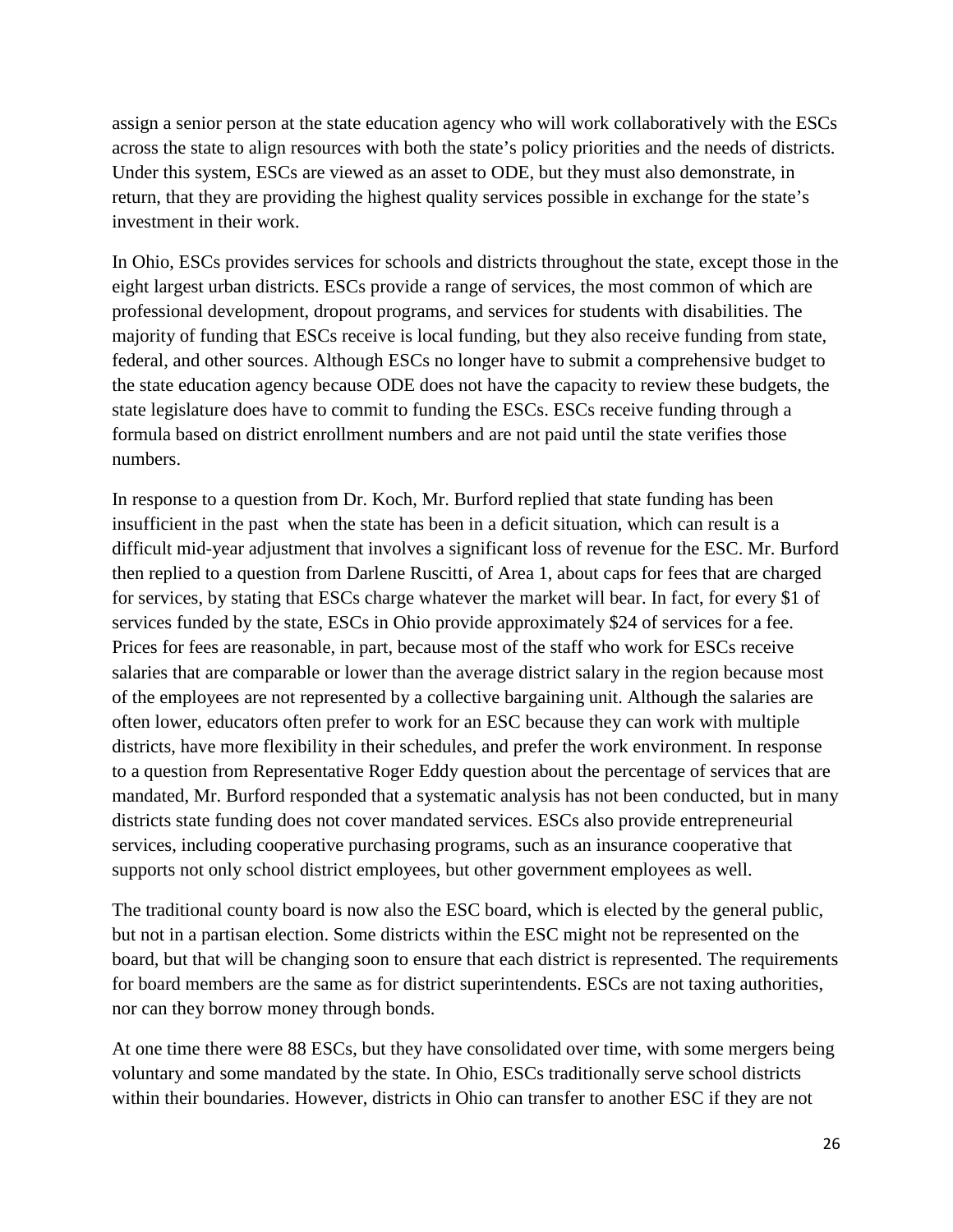satisfied with the service provided by the ESC in its region. ESCs are required to accept all of the districts that select it. Rather than forcing mergers between ESCs, this choice process enables voluntary consolidation as those ESCs that are not competitive are forced out of business. This streamlining of services over time has reduced the duplication of services, improved efficiency, and increased the quality of services that districts receive.

ESCs in Ohio are the central points of contact to provide professional development and deliver special education services. Districts in the state can choose where state dollars are directed. For example, state funding for special education services may flow directly to the district or, alternatively, districts may choose to have the dollars flow to the ESC so the ESC will take responsibility for providing those services. When several districts utilize the services of the ESC, it allows the ESCs to leverage resources and to create economies of scale across multiple school districts.

In response to a question from Dr. Koch about special education funding, Mr. Burford responded that, in Ohio, funding for special education services is weighted by disability, as low-incidence disabilities are linked to more funding. This funding formula, which takes into accounts costs related to personnel and caseload ratios, was created by a parent advocacy group and then adopted by ODE. Although these dollars flow to the districts, districts typically ask ESCs to provide these services to students because of the expertise that ESCs have demonstrated over time. Districts will hire some special education personnel directly and the ESCs will hire other special educators who serve multiple districts. In response to a question from Preston Williams about cross-district collaborations, Mr. Burford responded that ESCs employ economies of scale and may have students from multiple districts attend regional centers for particular services. However, although the ESC provides services, ultimately the district is responsible for ensuring that all students meet proficiency. Thus, students with special needs, regardless of where they receive services, are counted as a student in their district of residence.

In addition to weights for special education funding, per-pupil funding for general education is also weighted in Ohio on the basis of state-defined education challenge factors for communities including: the median income of the district, the percentage of students who receive free or reduced lunch, and the educational attainment level of parents in the district. Thus, some districts will receive more funding than others for mandatory services because the state's expectation is that wealthier districts will be able to supplement state funds with local property tax dollars. On average, 51% of local funding is state funding, but this varies widely across the state.

In response to a question from Rebecca Woodhull about services related to career and technical education (CTE), Mr. Burford commented that, in Ohio, these services are not provided by ESCs, but are embedded within high schools, joint vocational districts, or CTE centers. That system in Ohio is currently under review for duplication of services and a lack of alignment. Students apply to attend schools in joint vocational districts. When students attend these schools, the joint vocational districts take responsibility for the accountability associated with student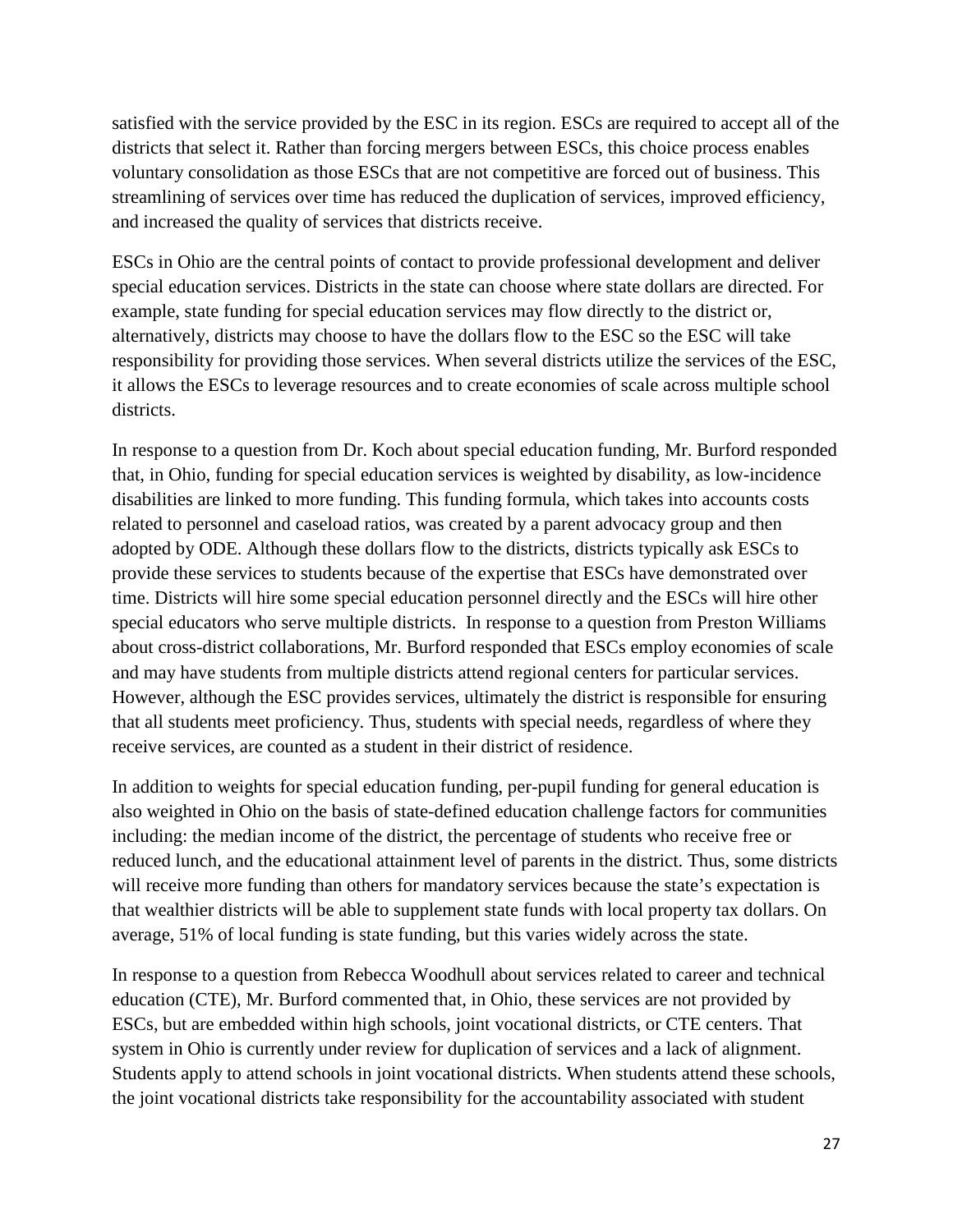achievement, and in return, receive per-pupil funding, plus a weight for CTE. As a result, there is some tension in Ohio between these CTE districts and other school districts because districts of residence often claim that the CTE districts are creaming high-performing students.

In terms of accountability, all ESCs have performance agreements with districts that outline their scope of work. Thus, ESCs are evaluated on how they meet these outcomes. Many ESCs also conduct program service evaluations or customer satisfaction surveys. Some ESCs use a voluntary accreditation process, designed by AdvancED. The ESCs in Ohio are currently working collectively to define what their core set of services should be and how their performance in delivering those services should be measured.

What were the lessons learned in Ohio over time? First, it is essential to have the commitment of state leadership to the system of educational service agencies, not just a statute from the legislature, to effectively streamline services. Second, state education funding policy must be aligned with the state's policy about service delivery. Third, regional service providers charged with deploying and implementing work on behalf of the state need to be part of any statewide design team. However, in exchange for this relationship with ODE, ESCs must effectively deliver services, as measured against performance standards. Fourth, it is critical to engage stakeholders. The regional system should be expanded to include all state agencies and entities that work with youth. ESCs are well-positioned to support this engagement process. Fifth, ESCs should work to improve their performance as data-driven learning organizations that will continually adapt in order to use available resources to provide the highest quality services possible. Finally, ESCs need to maintain their ability to offer local entrepreneurial services to ensure that they are serving the needs of districts that are not funded by ODE.

Dr. Koch thanked Mr. Burford and commented that he was particularly intrigued by the Ohio practice of allowing districts to choose their service provider. Districts in Illinois currently are accountable for student performance, but if educational service agencies are out of touch with the needs of districts, there should be a way to hold them accountable. Darren Reisberg, Deputy Superintendent and General Counsel of ISBE, also asked the Task Force to consider those instances in which the regional office is not serving their clients, but ISBE does not have the legislative authority to fix the problem. How might the Task Force develop accountability measures to avoid situations like this in the future? Dr. Koch also noted that in the state's Race to the Top application, he was counting on regional offices of education to help the state implement ISBE's reform agenda in much the same way that ODE works with their ESCs. Finally, he remarked that there is another task force working on special education funding and he would share the Ohio example with them as an interesting model.

After lunch Ms. Burkhardt reviewed several recommendations that ISBE drafted for the Task Force to consider and asked the Task Force members to reflect on the recommendations. Task force members worked in two groups and then returned with feedback.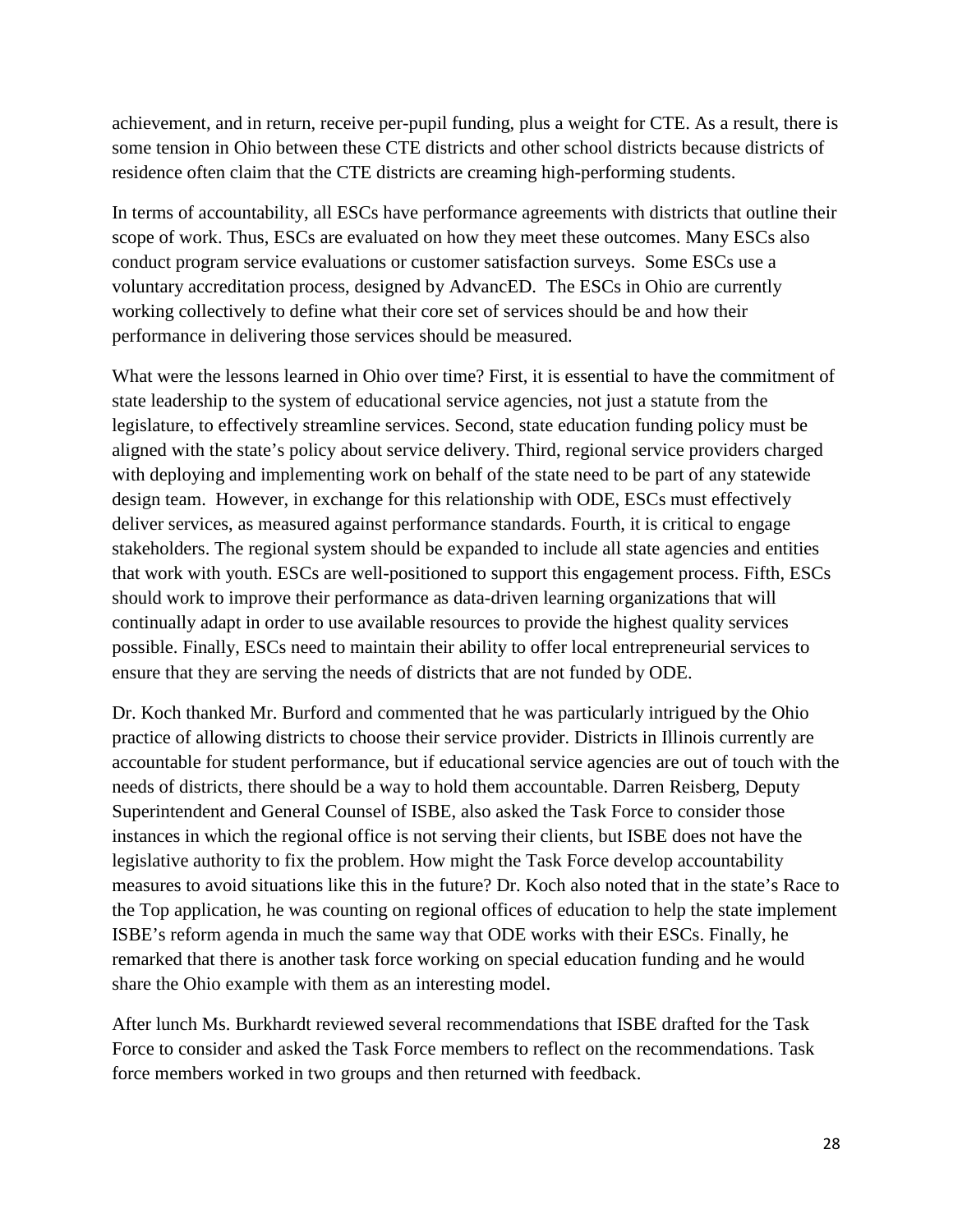For the first recommendation related to establishing a statewide coordinating council, the Task Force suggested explicitly including not just regional superintendents and ISBE, but also representatives from EFEs, special education cooperatives, and school districts. Mr. Burford remarked that the purpose of this coordinating council should be to focus on how the work of the educational service agencies in Illinois should be aligned with ISBE's policy priorities and outcomes. He further commented that in Ohio the ESC coordinating council members are trained by the state and then those regional leaders deliver training to districts. Dr. Koch remarked that the coordinating council could help ISBE determine the best way to provide services in Chicago and to coordinate services provided by LTCs. Representative Eddy agreed with Mr. Burford's recommendation to include several state agencies on the coordinating council because, for example with birth-3 programs, similar services may be provided by educational service agencies and health and human service agencies. Dr. Koch noted that the Governor's office currently has a commission examining exactly that question. Dr. Woodhull remarked that she agreed with Mr. Burford's steering vs. rowing analogy because the state board should focus on policy, funding, evaluation, and accountability while the educational service agencies should focus on implementation of the state's vision. The Task Force also recommended that one way to strengthen this recommendation would be to incorporate a system of ongoing learning and evaluation.

The second recommendation called for the coordination of services in each region, with the regional superintendent serving as the single point of contact to facilitate this coordination. The Task Force suggested explicitly mentioning services provided by EFEs and special education cooperatives and noted that a liaison at ISBE to facilitate this coordination would also be ideal. They also agreed that adding an example, such as the aligned system that Marc Kiehna has developed in ROE V, would help legislators understand the intent of the recommendation. Matt Klosterman, representing the Illinois Association of School Administrators, supported a single point of contact because parents in his region don't know how to access services because there are so many different points of contact that they get lost in the process. He remarked that a single point of contact will go a long way toward improving communication about and access to services for parents and the community.

Mr. Burford observed that each regional office does not need to be all things to all people. In Ohio, the ESC is the single point of contact, but they often subcontract with other organizations that specialize in a particular area or have developed relationships in a particular region. The regional superintendents in each region, and the statewide coordinating council, can also work collaboratively to identify ways in which educational service agencies can specialize in particular services. Darlene Ruscitti, of Area I, suggested strengthening the second recommendation to incorporate the idea of tiers of services. All regional offices would provide some services, such as training for bus drivers and certification for teachers, but then regional office could also specialize in developing entrepreneurial services in which their agencies have special expertise. These services can be marketed either within the region or statewide.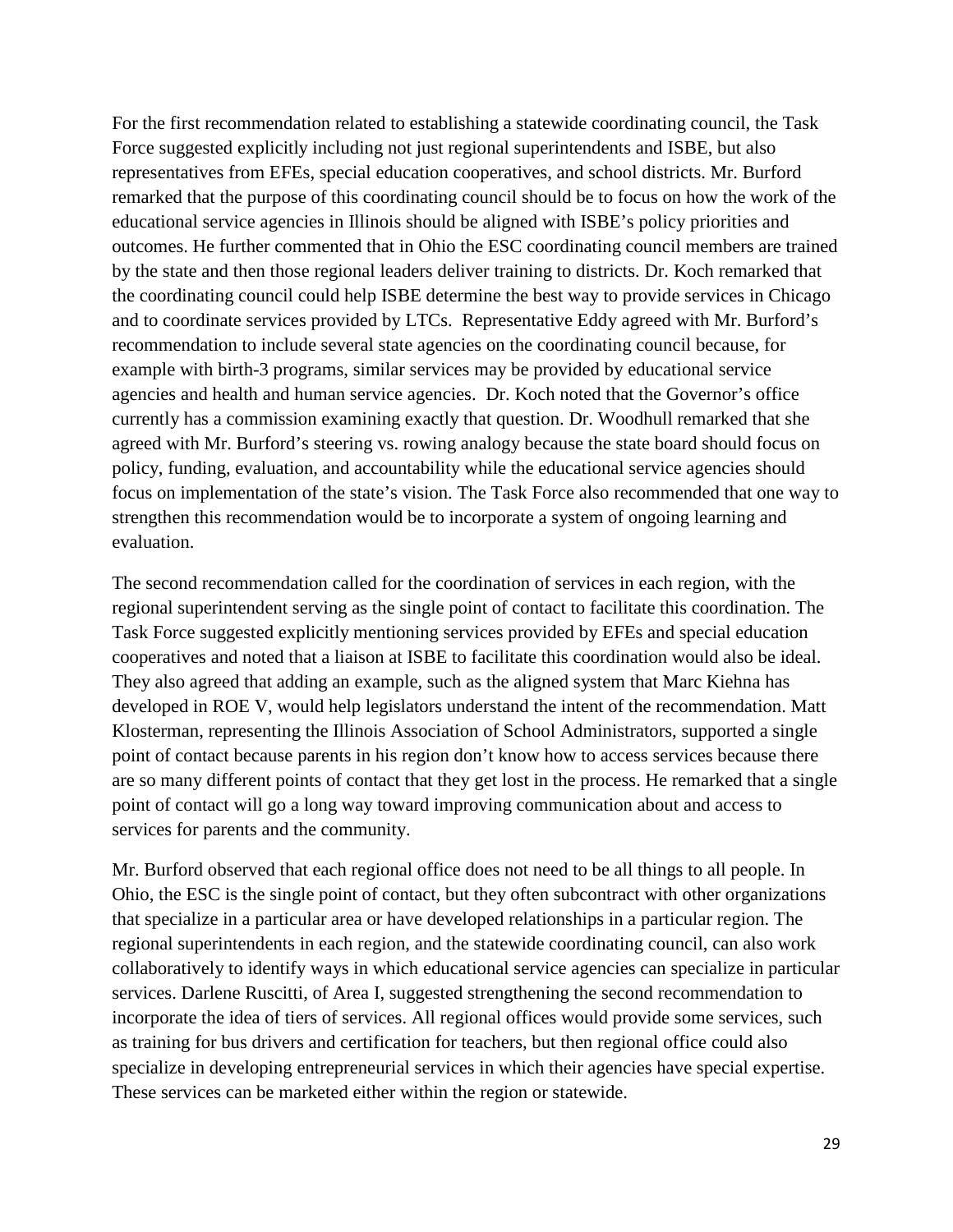For the third recommendation, focused on funding core services, Mr. Burford reiterated the importance of aligning funding with state priorities and implementation of those priorities. The Task Force also emphasized that the definition of core services could help to relieve the state of some of their burden as regional offices could begin to deliver some of the services that are currently provided by ISBE. Kay Poyner Brown argued that core services not be "flavor of the month" services, but rather big picture services that extend over longer periods, with the understanding that appropriate funding will follow.

The fourth recommendation was related to conducing an independent review of all existing funding structures that are in place across the state and the use of all federal and state dollars to determine what funds are available, how these funding streams interact, and how these funds can be used more efficiently in the future. Kay Pangle, of Area IV, recommended that ISBE conduct this review internally. However, several Task Force members countered that ISBE could not conduct an independent review of their own organization and welcomed the objectivity an external reviewer would bring to the process. Ms. Burkhardt remarked that it would be important to have an independent organization review data from multiple sources, obtain input and feedback from the field, and then enable the state to make decisions based upon the highest quality data. Task Force members also suggested that this recommendation include a target date for completion.

The final recommendation was related to implementing an accountability system for educational service agencies in Illinois. The Task Force suggested that ISBE work collaboratively with the regional offices to develop the performance standards for this accountability system. Kay Pangle noted that the annual audit could serve as the beginning of the development of the accountability system. Michael Johnson, representing the Illinois Association of School Boards, argued that these standards should also apply to ISBE when services were provided by the state agency. Marc Kiehna, of Area V, agreed that it makes sense to shine a light on the work of the regional offices and allow them to be judged in the court of public opinion. He welcomes a public and transparent report that outlines the strengths and weaknesses of his office. Larry Fillingim, of Area VI, remarked that regional superintendents who are not doing their job harm the reputation of the entire system of regional offices. Thus, he supports recommendations "with teeth" to remove leaders who are not performing. Representative Eddy mentioned the importance of training people in the regional offices about the standards for services that will be developed and the rubrics that will be used to evaluate those services.

Representative Eddy commented that, overall, these recommendations did not tackle the original intent of the legislation to improve communication with private schools and increase the efficiency of the delivery of services provided by educational service agencies within a particular region. Ms. Burkhardt agreed that the private schools piece could be added to the communication recommendation. However, she countered that to get to the end result of a more efficient system, the independent review of funding would be an essential first step.